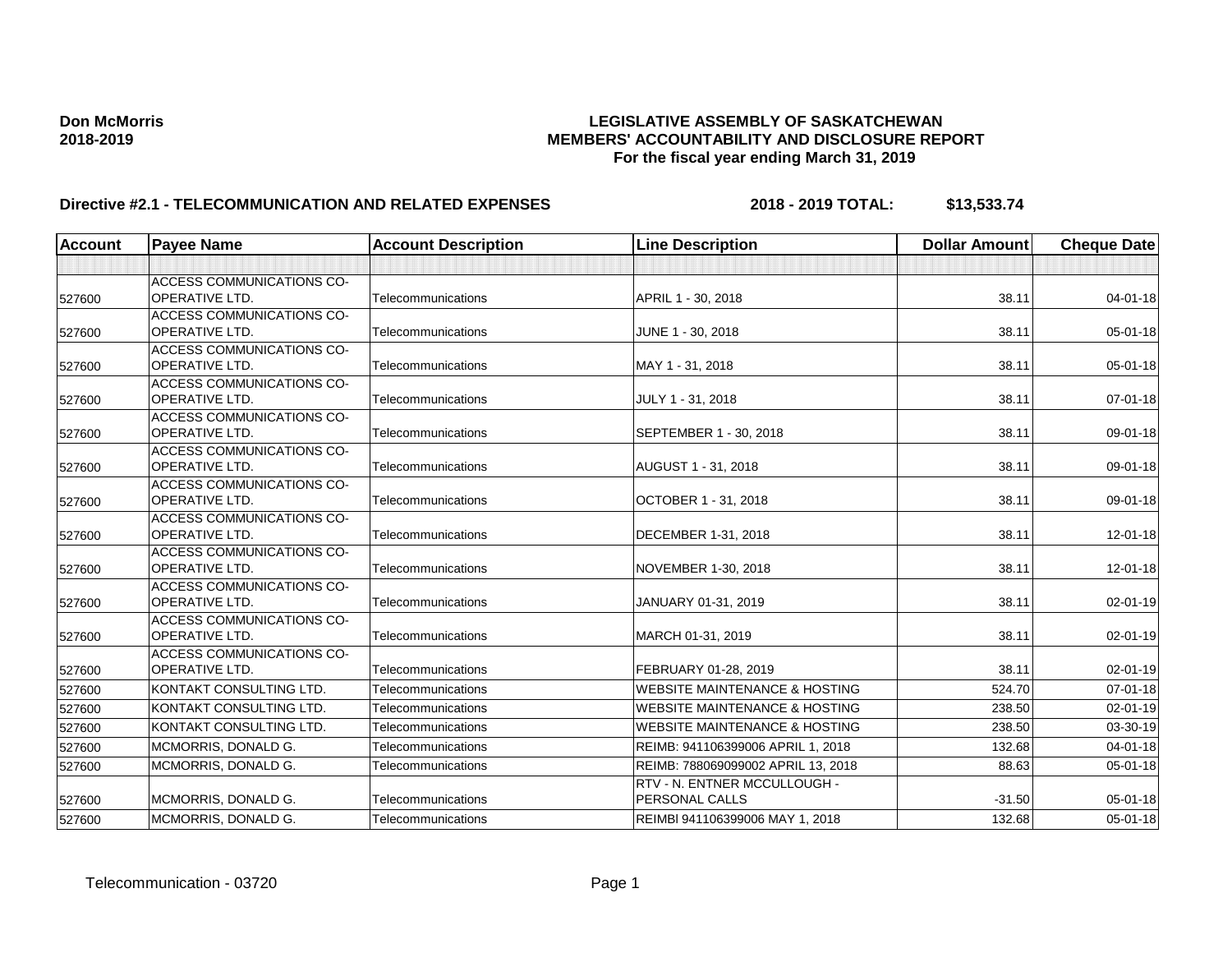| <b>Account</b> | <b>Payee Name</b>   | <b>Account Description</b> | <b>Line Description</b>               | <b>Dollar Amount</b> | <b>Cheque Date</b> |
|----------------|---------------------|----------------------------|---------------------------------------|----------------------|--------------------|
|                |                     |                            |                                       |                      |                    |
| 527600         | MCMORRIS, DONALD G. | Telecommunications         | REIMB: 941106399006 JUNE 1, 2018      | 132.68               | $10 - 01 - 18$     |
| 527600         | MCMORRIS, DONALD G. | Telecommunications         | REIMB: 941106399006 AUGUST 1, 2018    | 106.10               | $10 - 01 - 18$     |
|                |                     |                            | REIMB: 788069099002 SEPTEMBER 13,     |                      |                    |
| 527600         | MCMORRIS, DONALD G. | Telecommunications         | 2018                                  | 88.63                | $10 - 01 - 18$     |
| 527600         | MCMORRIS, DONALD G. | Telecommunications         | REIMB: 9411063-6 JULY 1, 2018         | 132.68               | $10 - 01 - 18$     |
| 527600         | MCMORRIS, DONALD G. | Telecommunications         | REIMB: 788069099002 JUNE 13, 2018     | 88.63                | $10 - 01 - 18$     |
| 527600         | MCMORRIS, DONALD G. | Telecommunications         | REIMB: 941106399006 SEPTEMBER 1, 2018 | 111.72               | $10 - 01 - 18$     |
| 527600         | MCMORRIS, DONALD G. | Telecommunications         | REIMB: 788069099002 JULY 13, 2018     | 88.63                | $10 - 01 - 18$     |
| 527600         | MCMORRIS, DONALD G. | Telecommunications         | REIMB: 788069099002 AUGUST 13, 2018   | 88.63                | $10 - 01 - 18$     |
| 527600         | MCMORRIS, DONALD G. | Telecommunications         | REIMB: 941106399006 OCTOBER 1, 2018   | 111.35               | $11-01-18$         |
| 527600         | MCMORRIS, DONALD G. | Telecommunications         | REIMB: 788069099002 OCTOBER 13, 2018  | 88.63                | 11-01-18           |
| 527600         | MCMORRIS, DONALD G. | Telecommunications         | REIMB: 941106399006 NOVEMBER 1, 2018  | 106.10               | $11 - 01 - 18$     |
| 527600         | MCMORRIS, DONALD G. | Telecommunications         | REIMB: 788069099002 NOVEMBER 13, 2018 | 88.63                | 11-13-18           |
| 527600         | MCMORRIS, DONALD G. | Telecommunications         | REIMB: 941106399006 JANUARY 01, 2019  | 106.10               | 02-01-19           |
| 527600         | MCMORRIS, DONALD G. | Telecommunications         | REIMB: 941106399006 FEBRUARY 01, 2019 | 110.91               | 02-01-19           |
| 527600         | MCMORRIS, DONALD G. | Telecommunications         | REIMB: 941106399006 DECEMBER 01, 2018 | 106.10               | $02 - 01 - 19$     |
| 527600         | MCMORRIS, DONALD G. | Telecommunications         | REIMB: 788069099002 DECEMBER 13, 2018 | 88.63                | 02-01-19           |
| 527600         | MCMORRIS, DONALD G. | Telecommunications         | REIMB: 788069099002 JANUARY 13, 2019  | 88.63                | 02-01-19           |
| 527600         | MCMORRIS, DONALD G. | Telecommunications         | REIMB: 941106399006 MARCH 01, 2019    | 106.65               | 03-01-19           |
| 527600         | MCMORRIS, DONALD G. | Telecommunications         | REIMB: 788069099002 FEBRUARY 13, 2019 | 88.63                | 03-01-19           |
| 527600         | <b>SASKTEL</b>      | Telecommunications         | 216008388000 APRIL 16, 2018           | 150.01               | 05-01-18           |
| 527600         | <b>SASKTEL</b>      | Telecommunications         | 849514499007 APRIL 1, 2018            | 335.27               | 05-01-18           |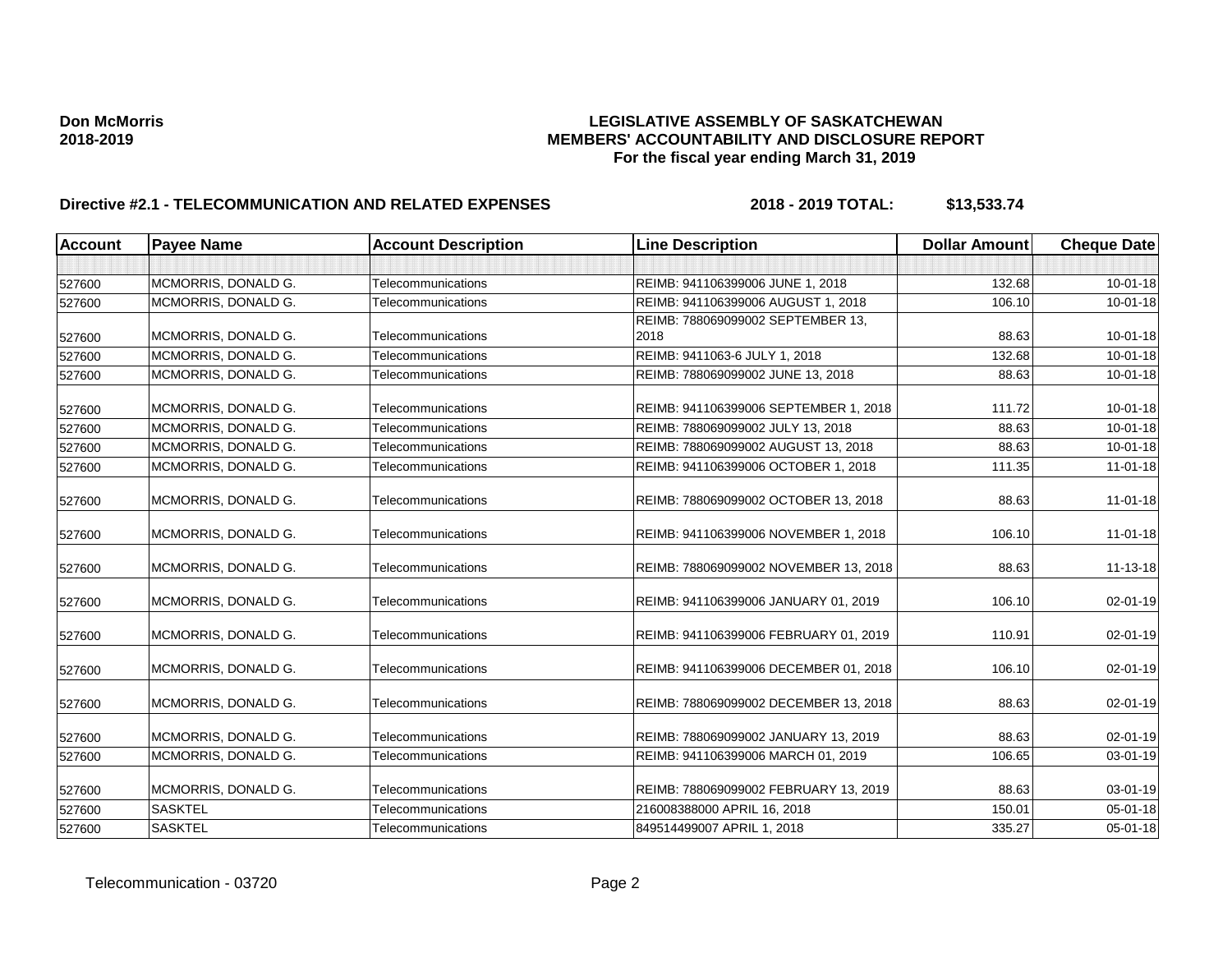| <b>Account</b> | <b>Payee Name</b> | <b>Account Description</b> | <b>Line Description</b>         | <b>Dollar Amount</b> | <b>Cheque Date</b> |
|----------------|-------------------|----------------------------|---------------------------------|----------------------|--------------------|
|                |                   |                            |                                 |                      |                    |
| 527600         | <b>SASKTEL</b>    | Telecommunications         | 849514499007 MAY 1, 2018        | 354.78               | $05 - 01 - 18$     |
|                |                   |                            | RTV - N. ENTNER-MCCULLOUGH -    |                      |                    |
| 527600         | <b>SASKTEL</b>    | Telecommunications         | PERSONAL USE                    | $-31.50$             | 05-24-18           |
| 527600         | <b>SASKTEL</b>    | Telecommunications         | 849514499007 JUNE 1, 2018       | 336.02               | $07 - 01 - 18$     |
| 527600         | <b>SASKTEL</b>    | Telecommunications         | 216008388000 MAY 16, 2018       | 97.82                | 07-01-18           |
| 527600         | <b>SASKTEL</b>    | Telecommunications         | 216008388000 JUNE 16, 2018      | 102.32               | 07-01-18           |
|                |                   |                            | RTV - N. ENTNER-MCCULLOUGH -    |                      |                    |
| 527600         | <b>SASKTEL</b>    | Telecommunications         | PERSONAL USE                    | $-63.00$             | 07-26-18           |
| 527600         | <b>SASKTEL</b>    | Telecommunications         | 216008388000 JULY 16, 2018      | 100.75               | 09-01-18           |
| 527600         | <b>SASKTEL</b>    | Telecommunications         | 849514499007 SEPTEMBER 1, 2018  | 377.01               | 09-01-18           |
| 527600         | <b>SASKTEL</b>    | Telecommunications         | 849514499007 JULY 1, 2018       | 316.37               | 09-01-18           |
| 527600         | <b>SASKTEL</b>    | Telecommunications         | 8495144-7 AUGUST 1, 2018        | 352.99               | 09-01-18           |
| 527600         | <b>SASKTEL</b>    | Telecommunications         | 216008388000 AUGUST 16, 2018    | 100.75               | 09-01-18           |
|                |                   |                            | RTV - N. ENTNER-MCCULLOUGH -    |                      |                    |
| 527600         | <b>SASKTEL</b>    | Telecommunications         | PERSONAL USE                    | $-31.50$             | 09-13-18           |
|                |                   |                            | RTV - N. ENTNER-MCCULLOUGH -    |                      |                    |
| 527600         | <b>SASKTEL</b>    | Telecommunications         | PERSONAL USE                    | $-31.50$             | $10 - 11 - 18$     |
| 527600         | <b>SASKTEL</b>    | Telecommunications         | 216008388000 OCTOBER 16, 2018   | 100.84               | $11 - 01 - 18$     |
| 527600         | <b>SASKTEL</b>    | Telecommunications         | 216008388000 SEPTEMBER 16, 2018 | 100.84               | $11 - 01 - 18$     |
| 527600         | <b>SASKTEL</b>    | Telecommunications         | 849514499007 OCTOBER 1, 2018    | 399.08               | $11 - 01 - 18$     |
|                |                   |                            | RTV - N. ENTNER-MCCULLOUGH -    |                      |                    |
| 527600         | <b>SASKTEL</b>    | Telecommunications         | PERSONAL USE                    | $-31.50$             | 11-22-18           |
|                |                   |                            | RTV - N. ENTNER-MCCULLOUGH -    |                      |                    |
| 527600         | <b>SASKTEL</b>    | Telecommunications         | PERSONAL USE                    | $-31.50$             | $11 - 22 - 18$     |
| 527600         | <b>SASKTEL</b>    | Telecommunications         | 849514499007 NOVEMBER 01, 2018  | 314.33               | $12 - 01 - 18$     |
| 527600         | <b>SASKTEL</b>    | Telecommunications         | 216008388000 NOVEMBER 16, 2018  | 101.06               | 12-01-18           |
|                |                   |                            | RTV - N. ENTNER MCCULLOUGH -    |                      |                    |
| 527600         | <b>SASKTEL</b>    | Telecommunications         | PERSONAL USE                    | $-31.50$             | 12-13-18           |
| 527600         | <b>SASKTEL</b>    | Telecommunications         | 216008388000 JANUARY 16, 2019   | 215.60               | 02-01-19           |
| 527600         | <b>SASKTEL</b>    | Telecommunications         | 849514499007 FEBRUARY 01, 2019  | 334.12               | 02-01-19           |
| 527600         | <b>SASKTEL</b>    | Telecommunications         | 849514499007 JANUARY 01, 2019   | 334.09               | 02-01-19           |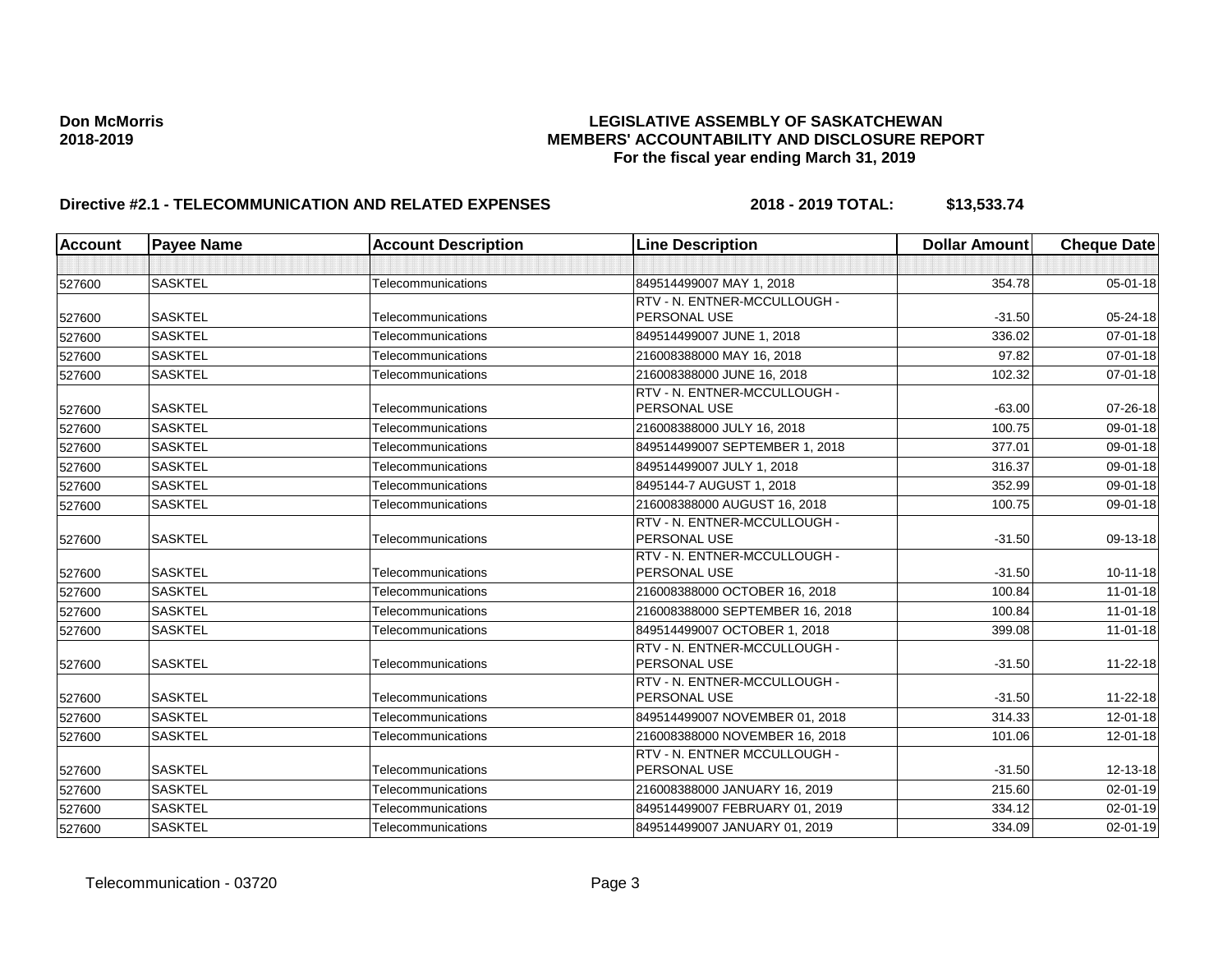| <b>Account</b> | <b>Payee Name</b>   | <b>Account Description</b>  | <b>Line Description</b>                              | <b>Dollar Amount</b> | <b>Cheque Date</b> |
|----------------|---------------------|-----------------------------|------------------------------------------------------|----------------------|--------------------|
|                |                     |                             |                                                      |                      |                    |
| 527600         | <b>SASKTEL</b>      | Telecommunications          | 849514499007 DECEMBER 01, 2018                       | 336.75               | $02 - 01 - 19$     |
| 527600         | <b>SASKTEL</b>      | Telecommunications          | 216008388000 DECEMBER 16, 2018                       | 127.55               | 02-01-19           |
|                |                     |                             | RTV - ENTNER-MCCULLOUGH - CELL                       |                      |                    |
| 527600         | <b>SASKTEL</b>      | Telecommunications          | <b>REIMBURSEMENT</b>                                 | $-31.50$             | 02-19-19           |
| 527600         | <b>SASKTEL</b>      | Telecommunications          | 849514499007 MARCH 01, 2019                          | 354.96               | 03-01-19           |
| 527600         | <b>SASKTEL</b>      | Telecommunications          | RTV - ENTNER-MCCULLOUGH CELL                         | $-31.50$             | 03-01-19           |
| 527600         | <b>SASKTEL</b>      | Telecommunications          | 216008388000 FEBRUARY 16, 2019                       | 358.18               | $03 - 01 - 19$     |
| 527600         | <b>SASKTEL</b>      | Telecommunications          | RTV - ENTNER-MCCULLOUGH CELL<br><b>REIMBURSEMENT</b> | $-31.50$             | 03-07-19           |
| 527600         | <b>SASKTEL</b>      | Telecommunications          | 216008388000 MARCH 16, 2019                          | 127.61               | 03-16-19           |
| 527600         | <b>SASKTEL</b>      | Telecommunications          | RTV - N. ENTNER-MCCULLOUGH -<br>PERSONAL USE         | $-31.50$             | 03-31-19           |
| 530600         | <b>SASKTEL</b>      | Placement - Tender Ads      | 849514499007 APRIL 1, 2018                           | 357.95               | 05-01-18           |
| 530600         | <b>SASKTEL</b>      | Placement - Tender Ads      | 849514499007 MAY 1, 2018                             | 357.95               | 05-01-18           |
| 530600         | <b>SASKTEL</b>      | Placement - Tender Ads      | 849514499007 JUNE 1, 2018                            | 357.95               | 07-01-18           |
| 530600         | <b>SASKTEL</b>      | Placement - Tender Ads      | 8495144-7 AUGUST 1, 2018                             | 357.95               | 09-01-18           |
| 530600         | <b>SASKTEL</b>      | Placement - Tender Ads      | 849514499007 SEPTEMBER 1, 2018                       | 357.95               | 09-01-18           |
| 530600         | <b>SASKTEL</b>      | Placement - Tender Ads      | 849514499007 JULY 1, 2018                            | 357.95               | 09-01-18           |
| 530600         | <b>SASKTEL</b>      | Placement - Tender Ads      | 849514499007 OCTOBER 1, 2018                         | 357.95               | $11 - 01 - 18$     |
| 530600         | <b>SASKTEL</b>      | Placement - Tender Ads      | 849514499007 NOVEMBER 01, 2018                       | 357.95               | 12-01-18           |
| 530600         | <b>SASKTEL</b>      | Placement - Tender Ads      | 849514499007 JANUARY 01, 2019                        | 357.95               | 02-01-19           |
| 530600         | <b>SASKTEL</b>      | Placement - Tender Ads      | 849514499007 FEBRUARY 01, 2019                       | 357.95               | 02-01-19           |
| 530600         | <b>SASKTEL</b>      | Placement - Tender Ads      | 849514499007 DECEMBER 01, 2018                       | 357.95               | 02-01-19           |
| 530600         | <b>SASKTEL</b>      | Placement - Tender Ads      | 849514499007 MARCH 01, 2019                          | 357.95               | 03-01-19           |
| 555000         | MCMORRIS, DONALD G. | Other Material and Supplies | <b>REIMB: ACCESSORIES</b>                            | 77.67                | $10 - 01 - 18$     |
|                |                     |                             |                                                      |                      |                    |
|                |                     |                             |                                                      |                      |                    |
|                |                     |                             |                                                      |                      |                    |
|                |                     |                             |                                                      |                      |                    |
|                |                     |                             |                                                      |                      |                    |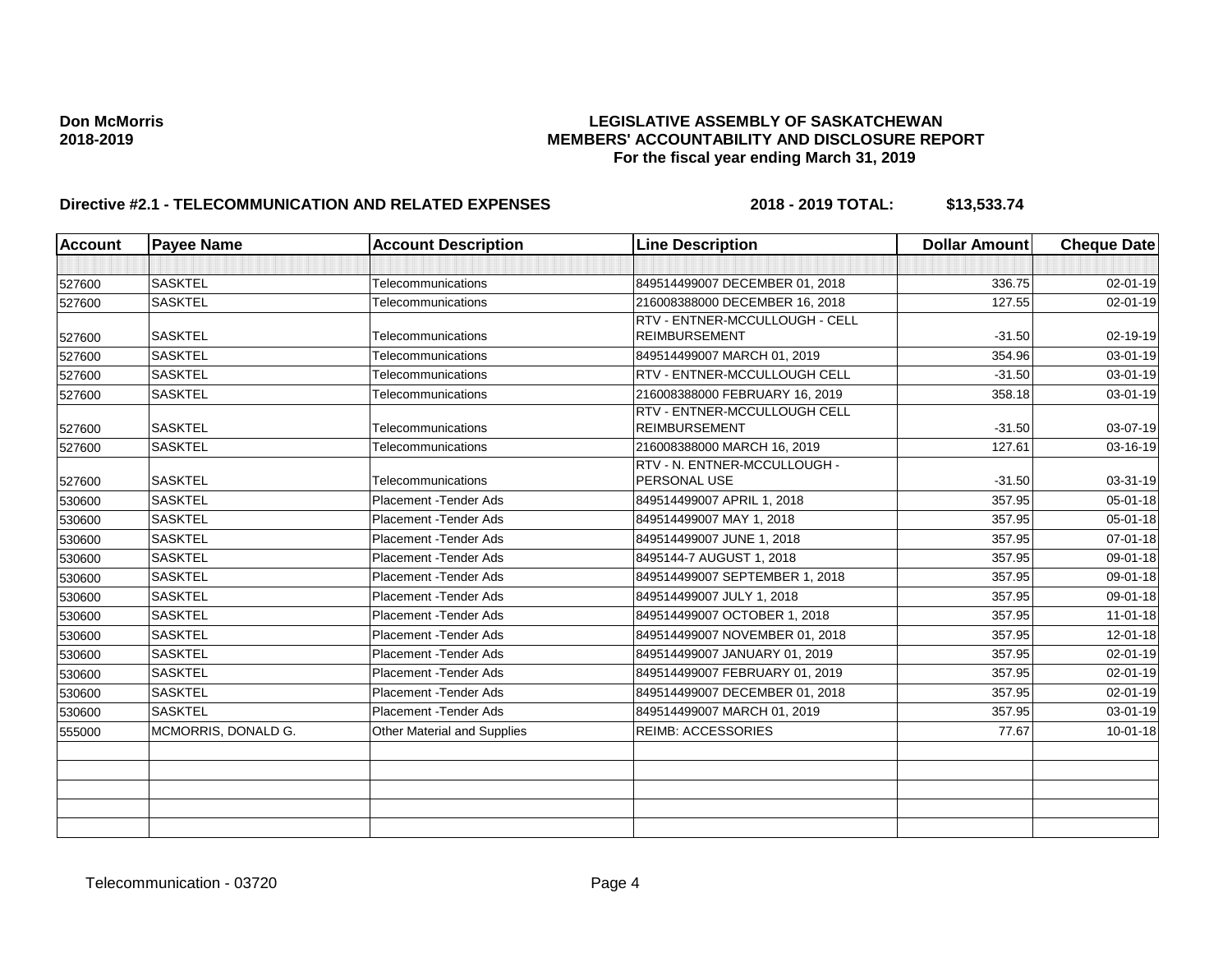| <b>Account</b> | Payee Name | <b>Account Description</b> | <b>Line Description</b> | <b>Dollar Amount</b> | <b>Cheque Date</b> |
|----------------|------------|----------------------------|-------------------------|----------------------|--------------------|
|                |            |                            |                         |                      |                    |
|                |            |                            |                         |                      |                    |
|                |            |                            |                         |                      |                    |
|                |            |                            |                         |                      |                    |
|                |            |                            |                         |                      |                    |
|                |            |                            |                         |                      |                    |
|                |            |                            |                         |                      |                    |
|                |            |                            |                         |                      |                    |
|                |            |                            |                         |                      |                    |
|                |            |                            |                         |                      |                    |
|                |            |                            |                         |                      |                    |
|                |            |                            |                         |                      |                    |
|                |            |                            |                         |                      |                    |
|                |            |                            |                         |                      |                    |
|                |            |                            |                         |                      |                    |
|                |            |                            |                         |                      |                    |
|                |            |                            |                         |                      |                    |
|                |            |                            |                         |                      |                    |
|                |            |                            |                         |                      |                    |
|                |            |                            |                         |                      |                    |
|                |            |                            |                         |                      |                    |
|                |            |                            |                         |                      |                    |
|                |            |                            |                         |                      |                    |
|                |            |                            |                         |                      |                    |
|                |            |                            |                         |                      |                    |
|                |            |                            |                         |                      |                    |
|                |            |                            |                         |                      |                    |
|                |            |                            |                         |                      |                    |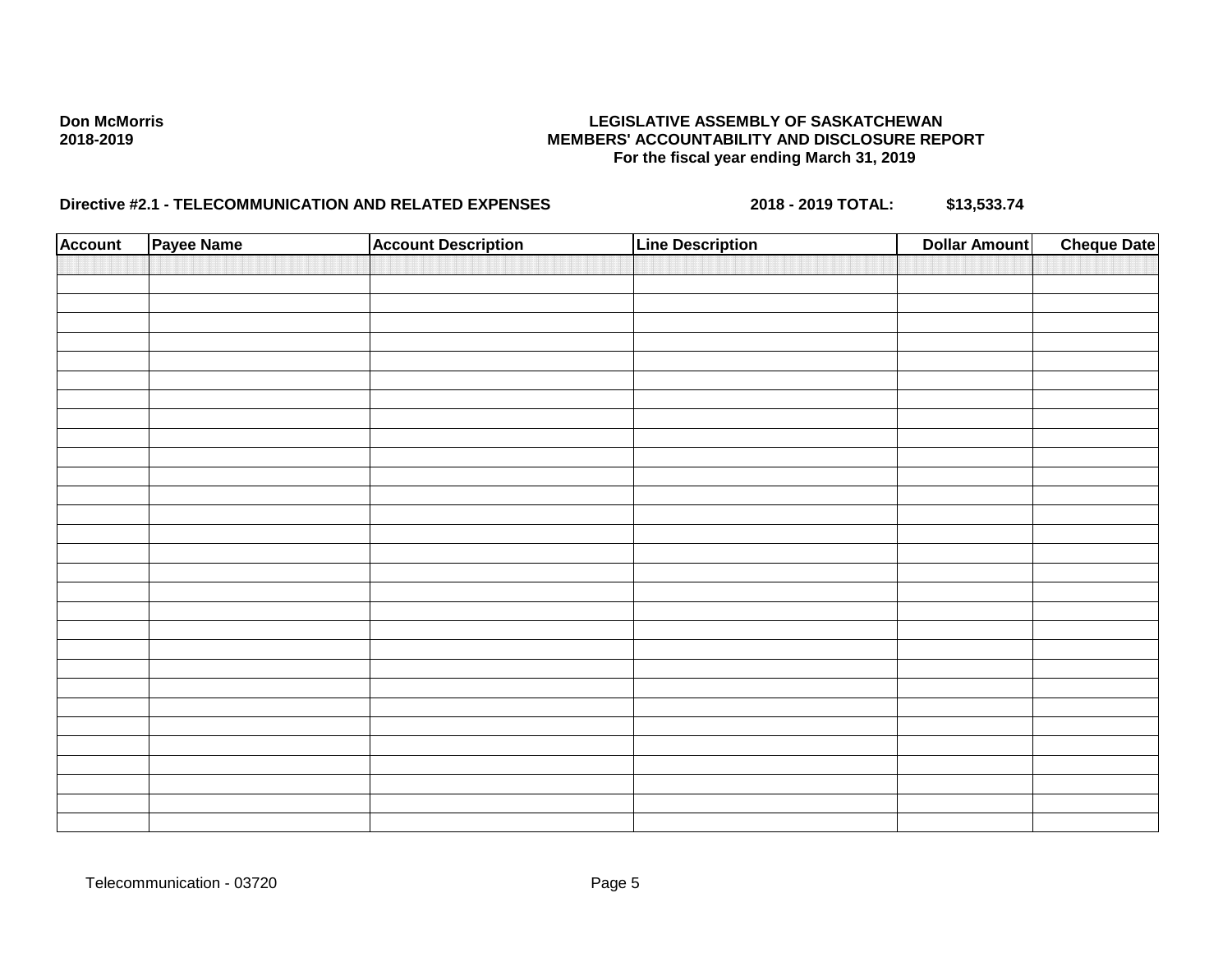| <b>Account</b> | <b>Payee Name</b> | <b>Description</b><br>`≏oun⊾<br>ΔC | Description<br>Lıne<br>---- | <b>Dollar</b><br>Amount | Cheque<br><b>Date</b> |
|----------------|-------------------|------------------------------------|-----------------------------|-------------------------|-----------------------|
|                |                   |                                    |                             |                         |                       |
|                |                   |                                    |                             |                         |                       |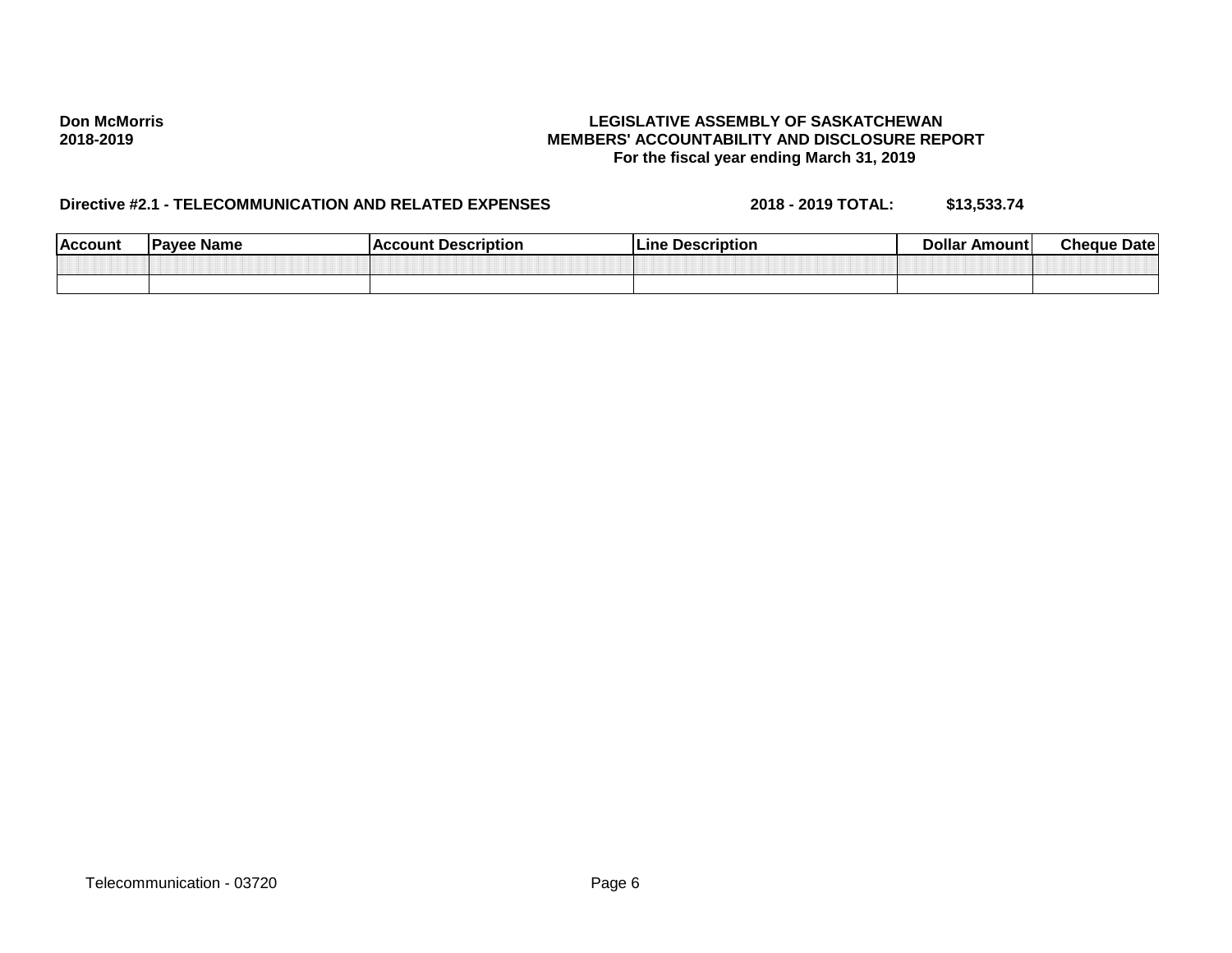## **LEGISLATIVE ASSEMBLY OF SASKATCHEWAN MEMBERS' ACCOUNTABILITY AND DISCLOSURE REPORT For the fiscal year ending March 31, 2019**

| Account | <b>Payee Name</b>   | <b>Account Description</b>  | <b>Line Description</b>            | <b>Dollar Amount</b> | <b>Cheque Date</b> |
|---------|---------------------|-----------------------------|------------------------------------|----------------------|--------------------|
|         |                     |                             |                                    |                      |                    |
|         |                     |                             | APRIL 2018 MLA REGINA              |                      |                    |
| 541900  | MCMORRIS, DONALD G. | <b>Elected Rep - Travel</b> | <b>ACCOMMODATIONS</b>              | 1,500.00             | $04 - 18 - 18$     |
|         |                     |                             | MAY 2018 MLA REGINA                |                      |                    |
| 541900  | MCMORRIS, DONALD G. | <b>Elected Rep - Travel</b> | <b>ACCOMMODATIONS</b>              | 1,550.00             | 05-18-18           |
| 541900  | MCMORRIS, DONALD G. | Elected Rep - Travel        | MLA TRAVEL APRIL 6 - 23, 2018      | 2,025.65             | 05-23-18           |
| 541900  | MCMORRIS, DONALD G. | <b>Elected Rep - Travel</b> | MLA TRAVEL APRIL 24 - MAY 10, 2018 | 1,928.65             | 05-23-18           |
|         |                     |                             | JUNE 2018 MLA REGINA               |                      |                    |
| 541900  | MCMORRIS, DONALD G. | Elected Rep - Travel        | <b>ACCOMMODATIONS</b>              | 1,500.00             | 06-01-18           |
|         |                     |                             | JULY 2018 MLA REGINA               |                      |                    |
| 541900  | MCMORRIS, DONALD G. | Elected Rep - Travel        | <b>ACCOMMODATIONS</b>              | 1,550.00             | 07-10-18           |
|         |                     |                             | AUGUST 2018 MLA REGINA             |                      |                    |
| 541900  | MCMORRIS, DONALD G. | Elected Rep - Travel        | <b>ACCOMMODATIONS</b>              | 1,550.00             | 08-23-18           |
| 541900  | MCMORRIS, DONALD G. | <b>Elected Rep - Travel</b> | MLA TRAVEL MAY 14-JUN 11 2018      | 2,074.15             | 08-27-18           |
| 541900  | MCMORRIS, DONALD G. | Elected Rep - Travel        | MLA TRAVEL JUNE 12-JULY 30 2018    | 3,137.55             | 08-27-18           |
| 541900  | MCMORRIS, DONALD G. | <b>Elected Rep - Travel</b> | MLA TRAVEL AUG 1-25 2018           | 2,022.35             | 08-27-18           |
|         |                     |                             | SEPTEMBER 2018 MLA REGINA          |                      |                    |
| 541900  | MCMORRIS, DONALD G. | Elected Rep - Travel        | <b>ACCOMMODATIONS</b>              | 1,500.00             | 09-20-18           |
| 541900  | MCMORRIS, DONALD G. | <b>Elected Rep - Travel</b> | MLA TRAVEL SEPTEMBER 4 - 27, 2018  | 935.65               | $10 - 01 - 18$     |
|         |                     |                             | OCTOBER 2018 MLA REGINA            |                      |                    |
| 541900  | MCMORRIS, DONALD G. | Elected Rep - Travel        | <b>ACCOMMODATIONS</b>              | 1,550.00             | 10-18-18           |
|         |                     |                             | MLA REGINA ACCOMMODATIONS NOV      |                      |                    |
| 541900  | MCMORRIS, DONALD G. | <b>Elected Rep - Travel</b> | 2018                               | 1,500.00             | $11 - 01 - 18$     |
| 541900  | MCMORRIS, DONALD G. | <b>Elected Rep - Travel</b> | MLA TRAVEL NOVEMBER 19 - 29, 2018  | 860.45               | 11-29-18           |
|         |                     |                             | MLA TRAVEL OCTOBER 29 - NOVEMBER   |                      |                    |
| 541900  | MCMORRIS, DONALD G. | Elected Rep - Travel        | 19, 2018                           | 1,610.55             | 11-29-18           |
| 541900  | MCMORRIS, DONALD G. | Elected Rep - Travel        | MLA TRAVEL OCTOBER 1 - 25, 2018    | 2,301.05             | 11-29-18           |
|         |                     |                             | MLA REGINA ACCOMMODATIONS DEC      |                      |                    |
| 541900  | MCMORRIS, DONALD G. | Elected Rep - Travel        | 2018                               | 1,550.00             | 12-19-18           |
| 541900  | MCMORRIS, DONALD G. | Elected Rep - Travel        | JAN/19 MLA REGINA ACCOMMODATIONS   | 1,315.09             | $02 - 13 - 19$     |
| 541900  | MCMORRIS, DONALD G. | Elected Rep - Travel        | MLA TRAVEL DEC 01/18-FEB 28/19     | 1,192.50             | 03-06-19           |
| 541900  | MCMORRIS, DONALD G. | <b>Elected Rep - Travel</b> | MLA TRAVEL MARCH 25-28, 2019       | 474.90               | 03-31-19           |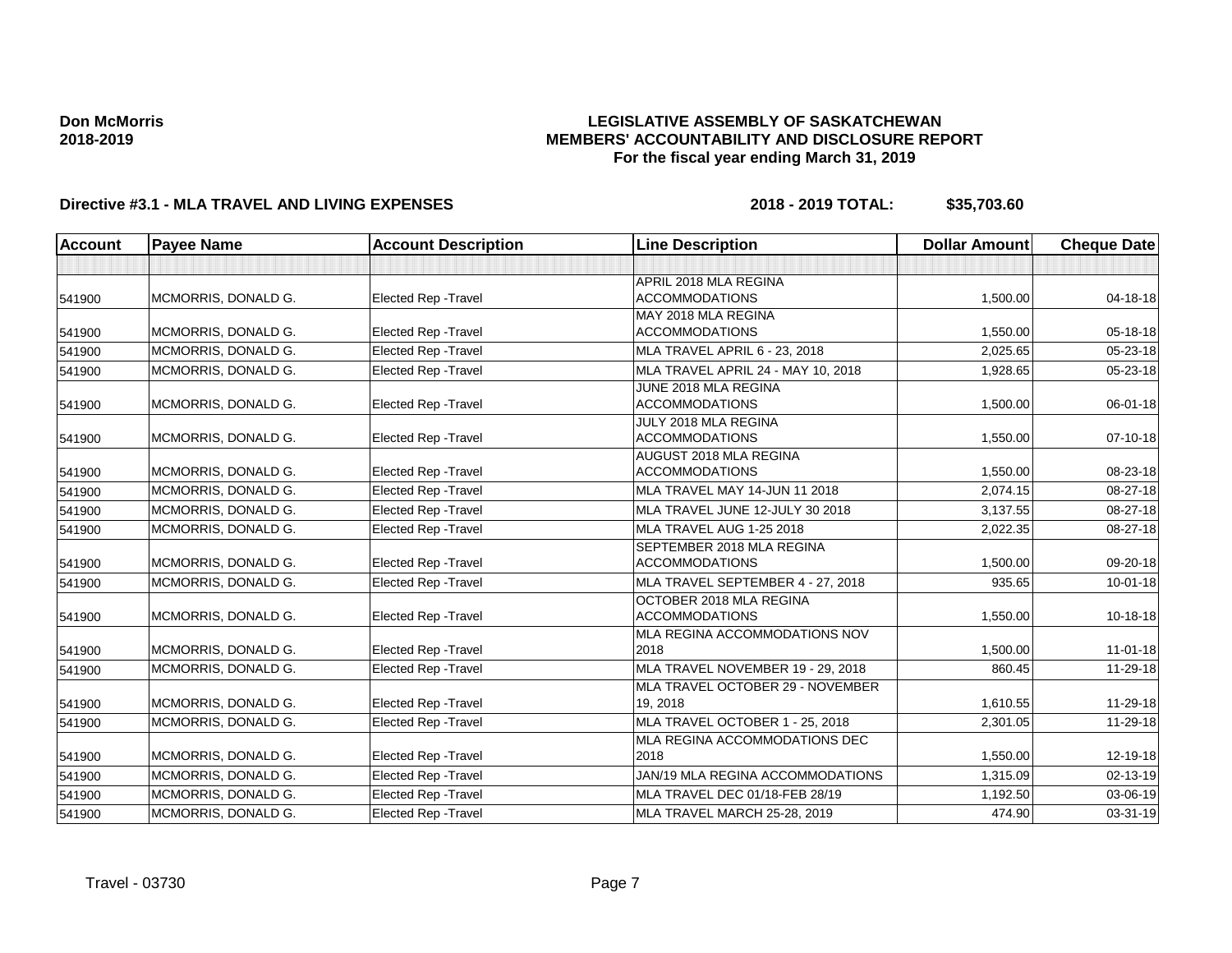# **LEGISLATIVE ASSEMBLY OF SASKATCHEWAN MEMBERS' ACCOUNTABILITY AND DISCLOSURE REPORT For the fiscal year ending March 31, 2019**

| <b>Account</b> | <b>Payee Name</b>   | <b>Account Description</b> | <b>Line Description</b>      | <b>Dollar Amount</b> | <b>Cheque Date</b> |
|----------------|---------------------|----------------------------|------------------------------|----------------------|--------------------|
|                |                     |                            |                              |                      |                    |
| 541900         | MCMORRIS, DONALD G. | Elected Rep - Travel       | MLA TRAVEL MARCH 04-21, 2019 | 2,075.06             | 03-31-19           |
|                |                     |                            |                              |                      |                    |
|                |                     |                            |                              |                      |                    |
|                |                     |                            |                              |                      |                    |
|                |                     |                            |                              |                      |                    |
|                |                     |                            |                              |                      |                    |
|                |                     |                            |                              |                      |                    |
|                |                     |                            |                              |                      |                    |
|                |                     |                            |                              |                      |                    |
|                |                     |                            |                              |                      |                    |
|                |                     |                            |                              |                      |                    |
|                |                     |                            |                              |                      |                    |
|                |                     |                            |                              |                      |                    |
|                |                     |                            |                              |                      |                    |
|                |                     |                            |                              |                      |                    |
|                |                     |                            |                              |                      |                    |
|                |                     |                            |                              |                      |                    |
|                |                     |                            |                              |                      |                    |
|                |                     |                            |                              |                      |                    |
|                |                     |                            |                              |                      |                    |
|                |                     |                            |                              |                      |                    |
|                |                     |                            |                              |                      |                    |
|                |                     |                            |                              |                      |                    |
|                |                     |                            |                              |                      |                    |
|                |                     |                            |                              |                      |                    |
|                |                     |                            |                              |                      |                    |
|                |                     |                            |                              |                      |                    |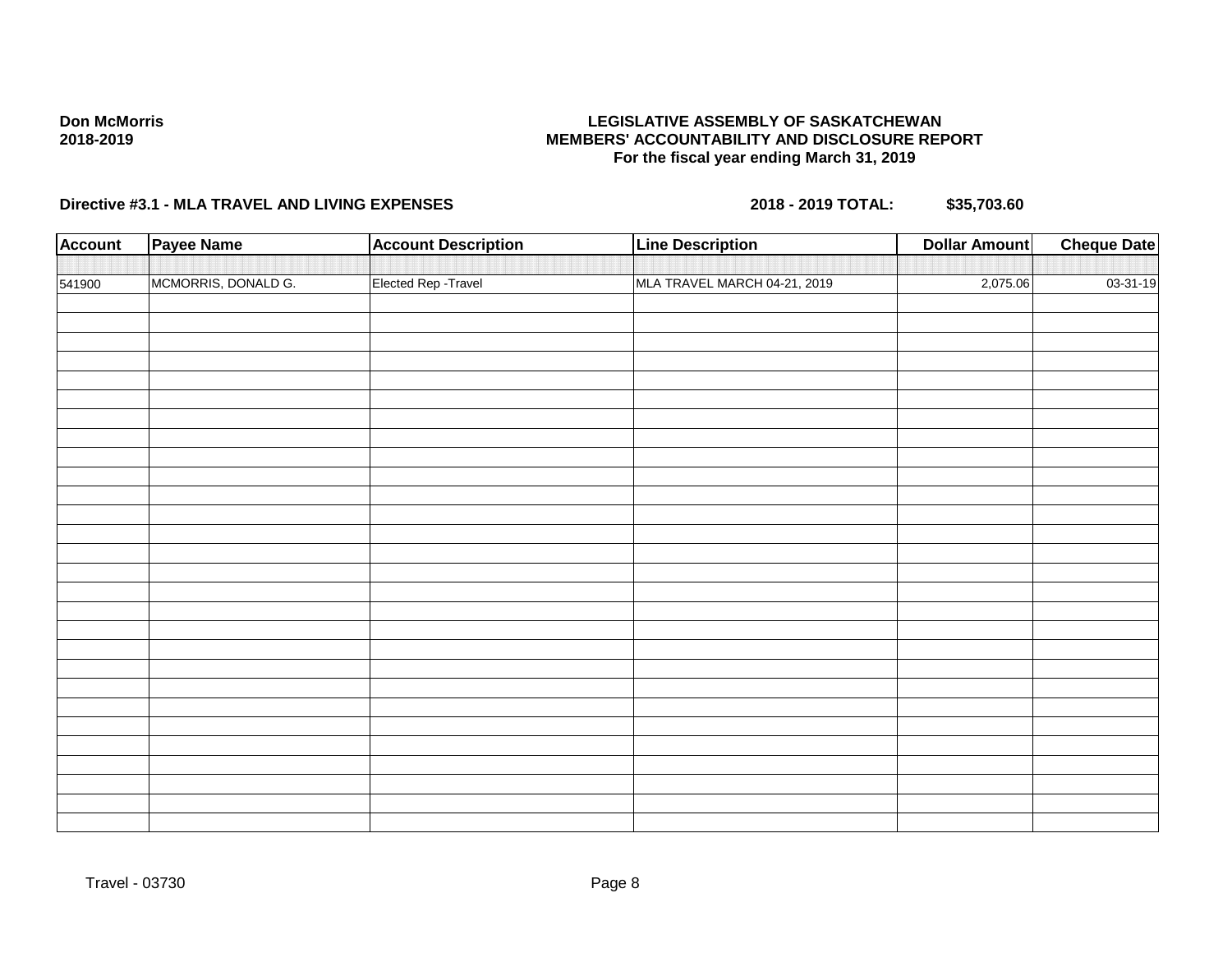## **LEGISLATIVE ASSEMBLY OF SASKATCHEWAN MEMBERS' ACCOUNTABILITY AND DISCLOSURE REPORT For the fiscal year ending March 31, 2019**

| <b>Account</b> | Payee Name | <b>Account Description</b> | <b>Line Description</b> | <b>Dollar Amount</b> | <b>Cheque Date</b> |
|----------------|------------|----------------------------|-------------------------|----------------------|--------------------|
|                |            |                            |                         |                      |                    |
|                |            |                            |                         |                      |                    |
|                |            |                            |                         |                      |                    |
|                |            |                            |                         |                      |                    |
|                |            |                            |                         |                      |                    |
|                |            |                            |                         |                      |                    |
|                |            |                            |                         |                      |                    |
|                |            |                            |                         |                      |                    |
|                |            |                            |                         |                      |                    |
|                |            |                            |                         |                      |                    |
|                |            |                            |                         |                      |                    |
|                |            |                            |                         |                      |                    |
|                |            |                            |                         |                      |                    |
|                |            |                            |                         |                      |                    |
|                |            |                            |                         |                      |                    |
|                |            |                            |                         |                      |                    |
|                |            |                            |                         |                      |                    |
|                |            |                            |                         |                      |                    |
|                |            |                            |                         |                      |                    |
|                |            |                            |                         |                      |                    |
|                |            |                            |                         |                      |                    |
|                |            |                            |                         |                      |                    |
|                |            |                            |                         |                      |                    |
|                |            |                            |                         |                      |                    |
|                |            |                            |                         |                      |                    |
|                |            |                            |                         |                      |                    |
|                |            |                            |                         |                      |                    |
|                |            |                            |                         |                      |                    |
|                |            |                            |                         |                      |                    |
|                |            |                            |                         |                      |                    |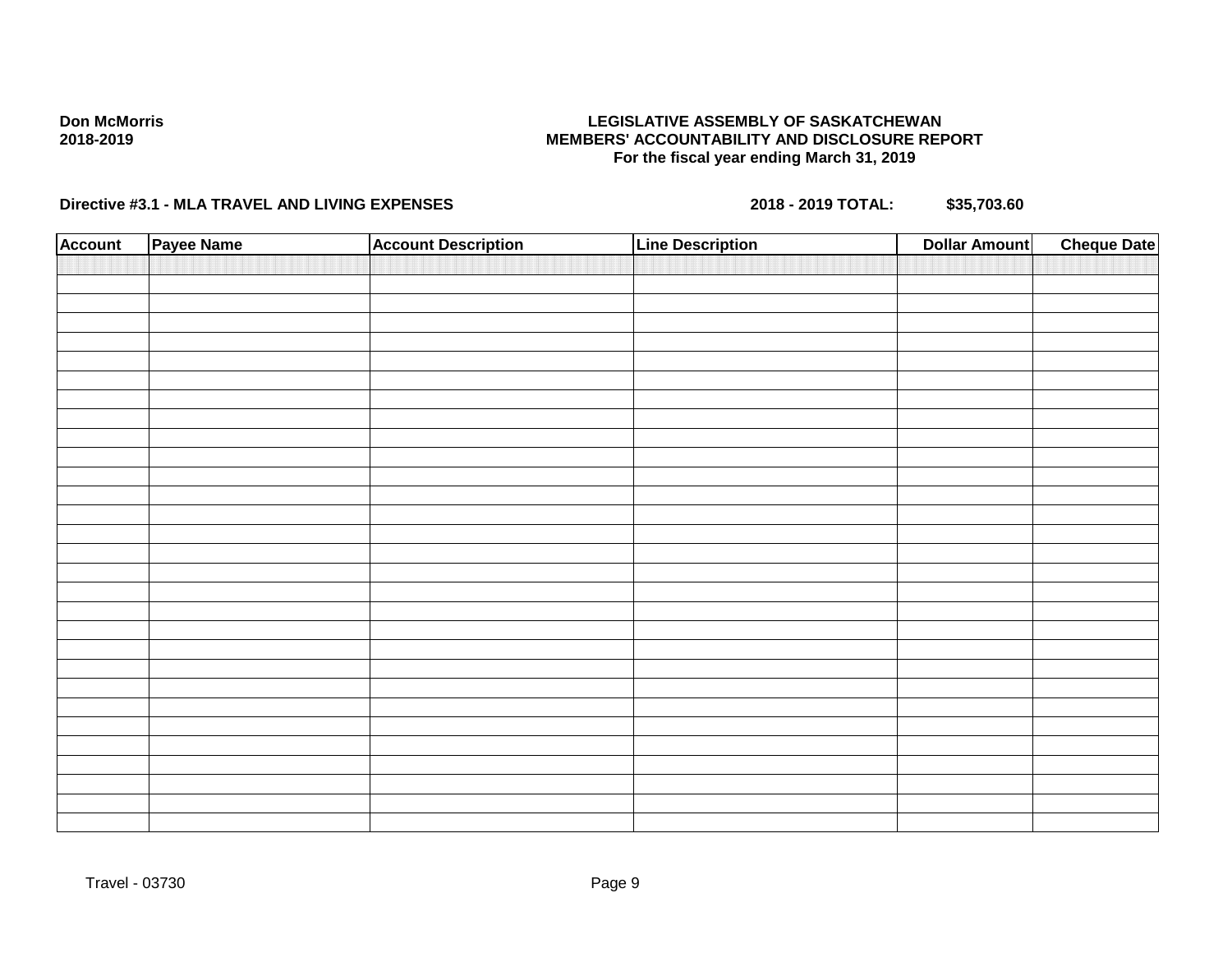## **LEGISLATIVE ASSEMBLY OF SASKATCHEWAN MEMBERS' ACCOUNTABILITY AND DISCLOSURE REPORT For the fiscal year ending March 31, 2019**

| <b>Account</b> | Payee Name | <b>Account Description</b> | <b>Line Description</b> | <b>Dollar Amount</b> | <b>Cheque Date</b> |
|----------------|------------|----------------------------|-------------------------|----------------------|--------------------|
|                |            |                            |                         |                      |                    |
|                |            |                            |                         |                      |                    |
|                |            |                            |                         |                      |                    |
|                |            |                            |                         |                      |                    |
|                |            |                            |                         |                      |                    |
|                |            |                            |                         |                      |                    |
|                |            |                            |                         |                      |                    |
|                |            |                            |                         |                      |                    |
|                |            |                            |                         |                      |                    |
|                |            |                            |                         |                      |                    |
|                |            |                            |                         |                      |                    |
|                |            |                            |                         |                      |                    |
|                |            |                            |                         |                      |                    |
|                |            |                            |                         |                      |                    |
|                |            |                            |                         |                      |                    |
|                |            |                            |                         |                      |                    |
|                |            |                            |                         |                      |                    |
|                |            |                            |                         |                      |                    |
|                |            |                            |                         |                      |                    |
|                |            |                            |                         |                      |                    |
|                |            |                            |                         |                      |                    |
|                |            |                            |                         |                      |                    |
|                |            |                            |                         |                      |                    |
|                |            |                            |                         |                      |                    |
|                |            |                            |                         |                      |                    |
|                |            |                            |                         |                      |                    |
|                |            |                            |                         |                      |                    |
|                |            |                            |                         |                      |                    |
|                |            |                            |                         |                      |                    |
|                |            |                            |                         |                      |                    |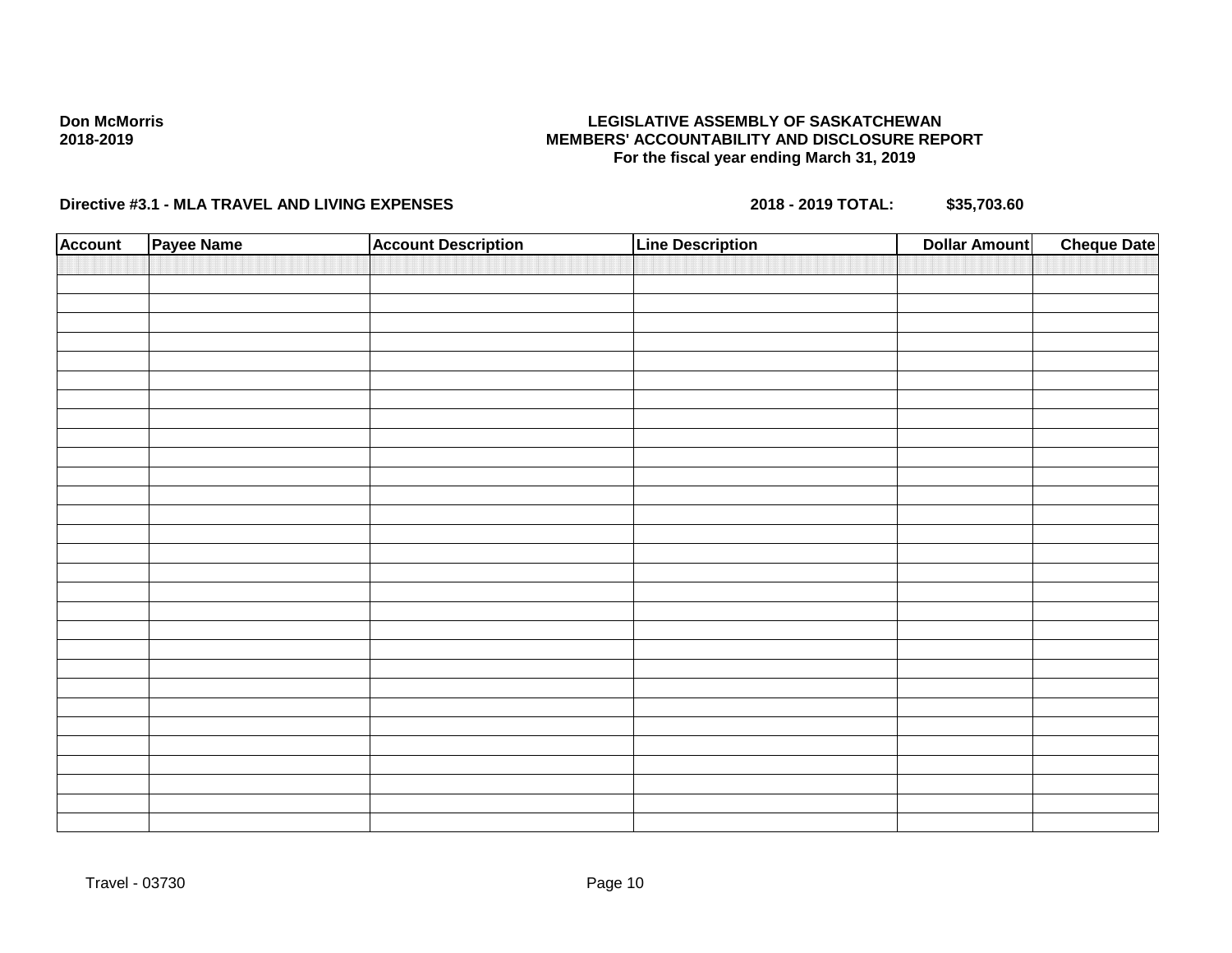## **LEGISLATIVE ASSEMBLY OF SASKATCHEWAN MEMBERS' ACCOUNTABILITY AND DISCLOSURE REPORT For the fiscal year ending March 31, 2019**

| <b>Account</b> | Payee Name | <b>Account Description</b> | <b>Line Description</b> | <b>Dollar Amount</b> | <b>Cheque Date</b> |
|----------------|------------|----------------------------|-------------------------|----------------------|--------------------|
|                |            |                            |                         |                      |                    |
|                |            |                            |                         |                      |                    |
|                |            |                            |                         |                      |                    |
|                |            |                            |                         |                      |                    |
|                |            |                            |                         |                      |                    |
|                |            |                            |                         |                      |                    |
|                |            |                            |                         |                      |                    |
|                |            |                            |                         |                      |                    |
|                |            |                            |                         |                      |                    |
|                |            |                            |                         |                      |                    |
|                |            |                            |                         |                      |                    |
|                |            |                            |                         |                      |                    |
|                |            |                            |                         |                      |                    |
|                |            |                            |                         |                      |                    |
|                |            |                            |                         |                      |                    |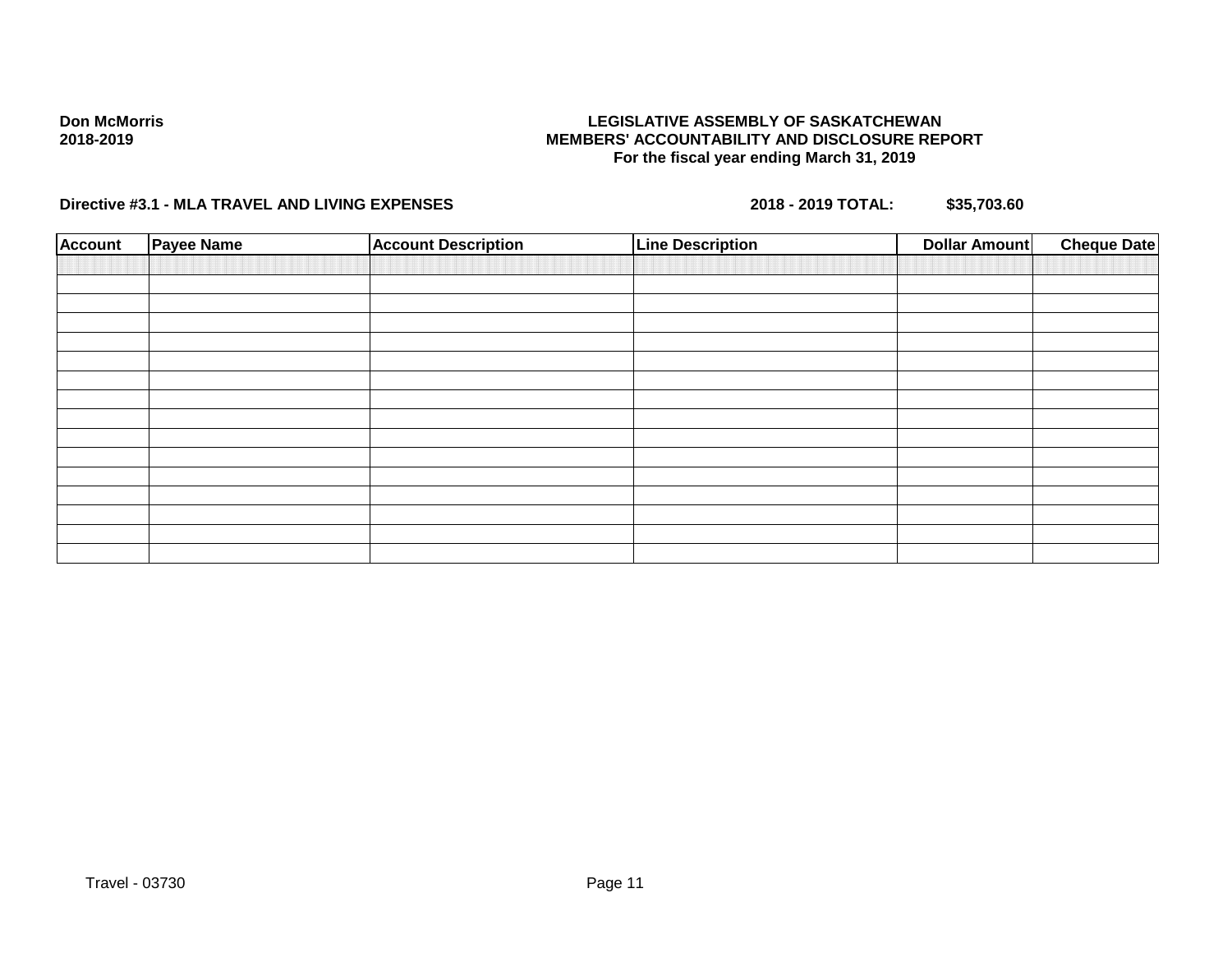## **LEGISLATIVE ASSEMBLY OF SASKATCHEWAN MEMBERS' ACCOUNTABILITY AND DISCLOSURE REPORT For the fiscal year ending March 31, 2019**

| <b>Account</b> | <b>Payee Name</b>                                   | <b>Account Description</b>                | <b>Line Description</b>            | <b>Dollar Amount</b> | <b>Cheque Date</b> |
|----------------|-----------------------------------------------------|-------------------------------------------|------------------------------------|----------------------|--------------------|
|                |                                                     |                                           |                                    |                      |                    |
| 522000         | <b>BALGONIE ADMINISTRATION</b><br><b>BUILDING</b>   | Rent of Ground, Buildings and Other Space | APRIL 2018 MLA OFFICE RENT         | 600.00               | $04 - 01 - 18$     |
| 522000         | <b>BALGONIE ADMINISTRATION</b><br><b>BUILDING</b>   | Rent of Ground, Buildings and Other Space | MAY 2018 MLA OFFICE RENT           | 600.00               | 04-16-18           |
| 522000         | <b>BALGONIE ADMINISTRATION</b><br><b>BUILDING</b>   | Rent of Ground, Buildings and Other Space | JUNE 2018 MLA OFFICE RENT          | 600.00               | 05-18-18           |
| 522000         | <b>BALGONIE ADMINISTRATION</b><br><b>BUILDING</b>   | Rent of Ground, Buildings and Other Space | JULY 2018 MLA OFFICE RENT          | 600.00               | 06-19-18           |
| 522000         | <b>BALGONIE ADMINISTRATION</b><br><b>BUILDING</b>   | Rent of Ground, Buildings and Other Space | <b>AUGUST 2018 MLA OFFICE RENT</b> | 600.00               | 07-18-18           |
| 522000         | <b>BALGONIE ADMINISTRATION</b><br><b>BUILDING</b>   | Rent of Ground, Buildings and Other Space | SEPTEMBER 2018 MLA OFFICE RENT     | 600.00               | 08-17-18           |
| 522000         | <b>BALGONIE ADMINISTRATION</b><br><b>BUILDING</b>   | Rent of Ground, Buildings and Other Space | OCTOBER 2018 MLA OFFICE RENT       | 600.00               | 09-19-18           |
| 522000         | <b>BALGONIE ADMINISTRATION</b><br><b>BUILDING</b>   | Rent of Ground, Buildings and Other Space | NOVEMBER 2018 MLA OFFICE RENT      | 600.00               | 10-16-18           |
| 522000         | <b>BALGONIE ADMINISTRATION</b><br><b>BUILDING</b>   | Rent of Ground, Buildings and Other Space | DECEMBER 2018 MLA OFFICE RENT      | 600.00               | 11-16-18           |
| 522000         | <b>BALGONIE, TOWN OF</b>                            | Rent of Ground, Buildings and Other Space | FEBRUARY 2019 MLA OFFICE RENT      | 600.00               | 02-01-19           |
| 522000         | <b>BALGONIE, TOWN OF</b>                            | Rent of Ground, Buildings and Other Space | JANUARY 2019 MLA OFFICE RENT       | 600.00               | 02-01-19           |
| 522000         | <b>BALGONIE, TOWN OF</b>                            | Rent of Ground, Buildings and Other Space | MARCH 2019 MLA OFFICE RENT         | 600.00               | 02-06-19           |
| 522000         | <b>BALGONIE, TOWN OF</b>                            | Rent of Ground, Buildings and Other Space | MARCH 2019 MLA OFFICE RENT         | $-600.00$            | 02-07-19           |
| 522000         | <b>BALGONIE, TOWN OF</b>                            | Rent of Ground, Buildings and Other Space | MARCH 2019 MLA OFFICE RENT         | 600.00               | 02-07-19           |
| 522000         | <b>GRASSLANDS NEWS GROUP</b>                        | Rent of Ground, Buildings and Other Space | <b>TRADE SHOW BOOTH</b>            | 242.86               | 03-04-19           |
| 522200         | MINISTER OF FINANCE-MINISTRY<br>OF CENTRAL SERVICES | Rent of Photocopiers                      | <b>COPIER CHARGES</b>              | 100.00               | $02 - 01 - 19$     |
| 522200         | SUCCESS OFFICE SYSTEMS                              | <b>Rent of Photocopiers</b>               | <b>COPIER CHARGES</b>              | 176.44               | 05-01-18           |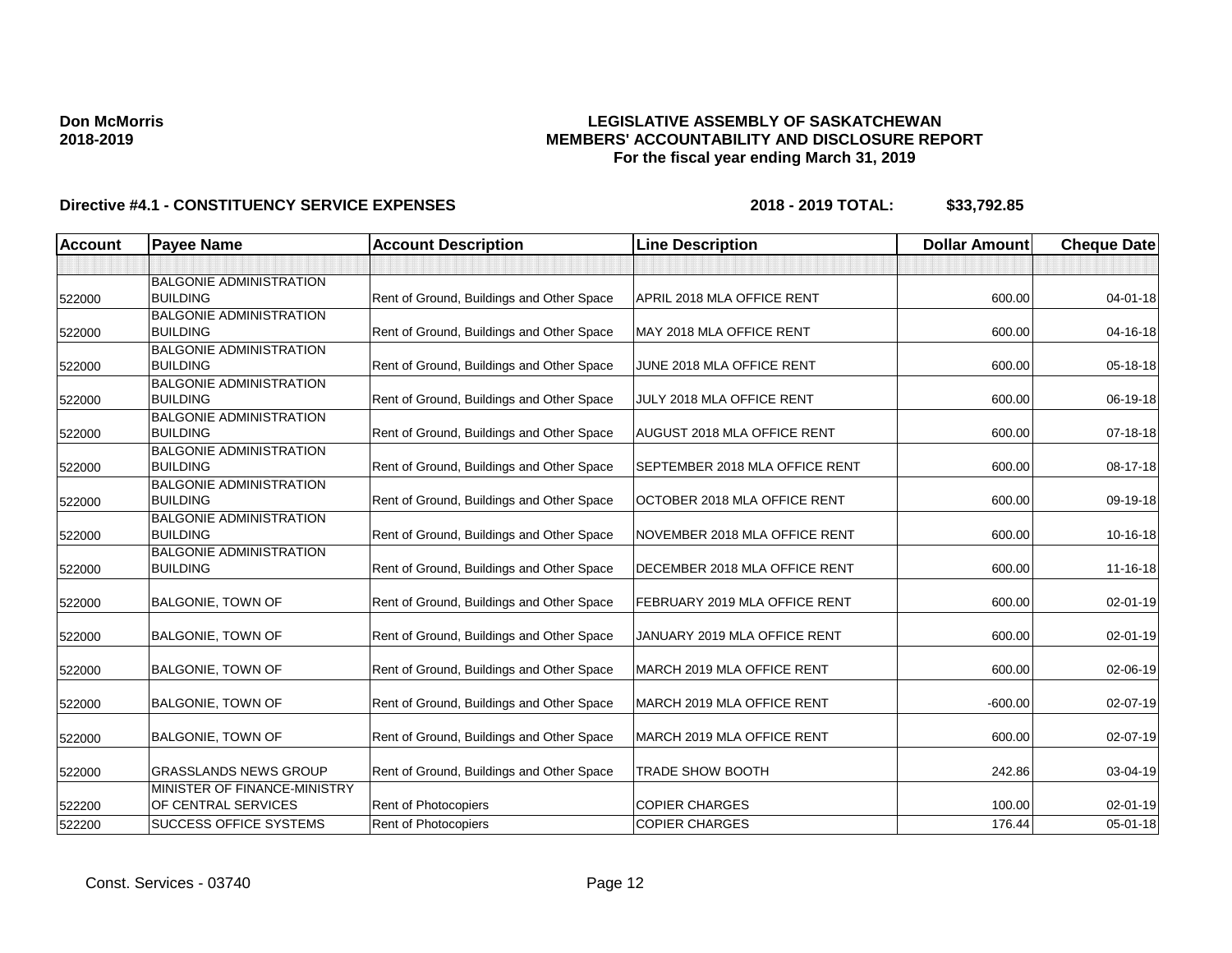## **LEGISLATIVE ASSEMBLY OF SASKATCHEWAN MEMBERS' ACCOUNTABILITY AND DISCLOSURE REPORT For the fiscal year ending March 31, 2019**

| <b>Account</b> | <b>Payee Name</b>                                   | <b>Account Description</b>           | <b>Line Description</b>                                     | <b>Dollar Amount</b> | <b>Cheque Date</b> |
|----------------|-----------------------------------------------------|--------------------------------------|-------------------------------------------------------------|----------------------|--------------------|
|                |                                                     |                                      |                                                             |                      |                    |
| 522200         | <b>SUCCESS OFFICE SYSTEMS</b>                       | Rent of Photocopiers                 | <b>COPIER CHARGES</b>                                       | 178.97               | 05-09-18           |
| 522200         | <b>SUCCESS OFFICE SYSTEMS</b>                       | Rent of Photocopiers                 | <b>COPIER CHARGES</b>                                       | 183.65               | $07 - 01 - 18$     |
| 522200         | <b>SUCCESS OFFICE SYSTEMS</b>                       | Rent of Photocopiers                 | <b>COPIER CHARGES</b>                                       | 161.05               | 09-01-18           |
| 522200         | <b>SUCCESS OFFICE SYSTEMS</b>                       | Rent of Photocopiers                 | <b>COPIER CHARGES</b>                                       | 158.25               | 09-01-18           |
| 522200         | <b>SUCCESS OFFICE SYSTEMS</b>                       | Rent of Photocopiers                 | <b>COPIER CHARGES</b>                                       | 158.25               | 09-11-18           |
| 522200         | <b>SUCCESS OFFICE SYSTEMS</b>                       | Rent of Photocopiers                 | <b>COPIER CHARGES</b>                                       | 177.65               | $11-01-18$         |
| 522200         | <b>SUCCESS OFFICE SYSTEMS</b>                       | Rent of Photocopiers                 | <b>COPIER CHARGES</b>                                       | 158.25               | $12 - 01 - 18$     |
| 522200         | <b>SUCCESS OFFICE SYSTEMS</b>                       | Rent of Photocopiers                 | <b>COPIER CHARGES</b>                                       | 159.71               | 02-01-19           |
| 522200         | <b>SUCCESS OFFICE SYSTEMS</b>                       | Rent of Photocopiers                 | <b>COPIER CHARGES</b>                                       | 161.89               | 02-01-19           |
| 522200         | <b>SUCCESS OFFICE SYSTEMS</b>                       | Rent of Photocopiers                 | <b>COPIER CHARGES</b>                                       | 189.93               | $02 - 01 - 19$     |
| 522200         | <b>SUCCESS OFFICE SYSTEMS</b>                       | Rent of Photocopiers                 | <b>COPIER CHARGES</b>                                       | 158.25               | 03-14-19           |
| 522500         | <b>BALGONIE AGENCIES LTD.</b>                       | <b>Insurance Premiums</b>            | I2018 INSURANCE POLICY 2169320                              | 530.00               | $11-01-18$         |
| 522600         | <b>BALGONIE, TOWN OF</b>                            | Utilities - Water and Sewer          | APRIL 1 - JUNE 30, 2018                                     | 115.63               | 05-01-18           |
| 522600         | <b>BALGONIE, TOWN OF</b>                            | Utilities - Water and Sewer          | OCTOBER - DECEMBER 31, 2018                                 | 117.17               | $11-01-18$         |
| 522700         | <b>BALGONIE, TOWN OF</b>                            | Utilities - Electricity and Nat Gas  | <b>UTILITIES</b>                                            | 115.63               | 09-01-18           |
| 522700         | <b>BALGONIE, TOWN OF</b>                            | Utilities - Electricity and Nat Gas  | 02750010 JANUARY 15, 2019                                   | 115.63               | 02-01-19           |
| 525000         | ENTNER-MCCULLOUGH, NICOLE                           | Postal, Courier, Freight and Related | <b>POSTAGE</b>                                              | 289.42               | 02-01-19           |
| 525000         | MINISTER OF FINANCE-MINISTRY<br>OF CENTRAL SERVICES | Postal, Courier, Freight and Related | MAIL SERVICES DECEMBER 2018                                 | 749.66               | 02-01-19           |
| 525000         | PRAIRIE ADVERTISING<br><b>DISTRIBUTORS LTD.</b>     | Postal, Courier, Freight and Related | <b>ADVERTISING</b>                                          | 145.00               | 02-01-19           |
| 530300         | MARU GROUP CANADA INC.                              | Primary Research/Focus group         | AD HOC CONSULTING - BRAND<br><b>HEALTH/TRACKING U&amp;A</b> | 632.98               | 08-01-18           |
| 530300         | MARU GROUP CANADA INC.                              | Primary Research/Focus group         | AD HOC CONSULTING-BRAND<br>HEALTH/TRACKING/U&A              | 632.98               | $10 - 01 - 18$     |
| 530300         | MARU GROUP CANADA INC.                              | Primary Research/Focus group         | <b>GROUP AD HOC CONSULTING</b>                              | 632.98               | $11 - 01 - 18$     |
| 530300         | MARU GROUP CANADA INC.                              | Primary Research/Focus group         | <b>GROUP AD AD CONSULTING</b>                               | 632.98               | $12 - 01 - 18$     |
| 530500         | ADCANADA MEDIA INC.                                 | Media Placement                      | <b>ADVERTISING</b>                                          | 364.71               | 03-28-19           |
| 530500         | <b>BALGONIE ADMINISTRATION</b><br><b>BUILDING</b>   | Media Placement                      | APRIL 2018 MLA OFFICE RENT                                  | 600.00               | 04-01-18           |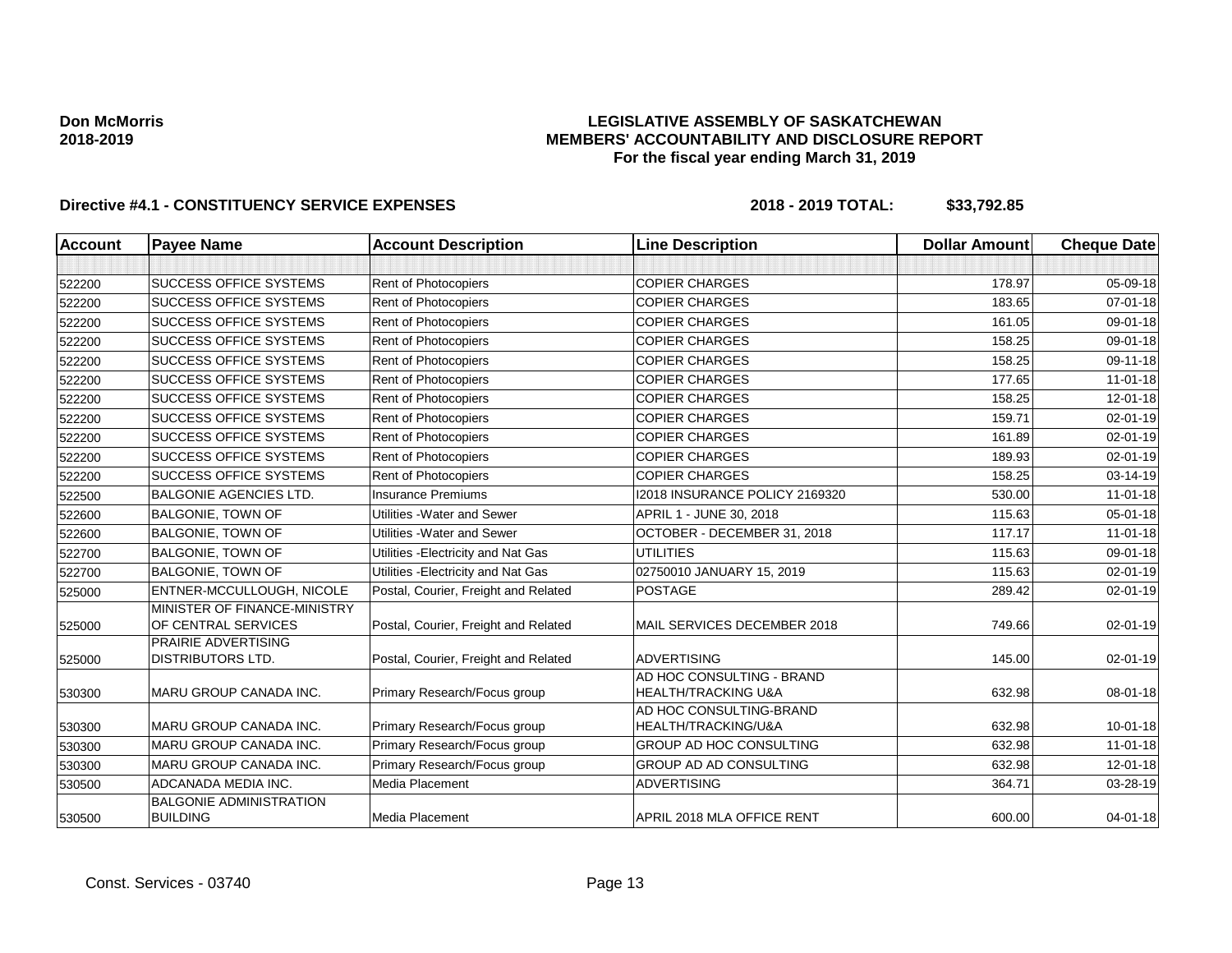## **LEGISLATIVE ASSEMBLY OF SASKATCHEWAN MEMBERS' ACCOUNTABILITY AND DISCLOSURE REPORT For the fiscal year ending March 31, 2019**

| Account | <b>Payee Name</b>                  | <b>Account Description</b> | <b>Line Description</b>    | <b>Dollar Amount</b> | <b>Cheque Date</b> |
|---------|------------------------------------|----------------------------|----------------------------|----------------------|--------------------|
|         |                                    |                            |                            |                      |                    |
|         | <b>BALGONIE ADMINISTRATION</b>     |                            |                            |                      |                    |
| 530500  | <b>BUILDING</b>                    | Media Placement            | APRIL 2018 MLA OFFICE RENT | $-600.00$            | 04-01-18           |
| 530500  | <b>BALGONIE BARONS</b>             | Media Placement            | <b>ADVERTISING</b>         | 50.00                | $02 - 01 - 19$     |
| 530500  | <b>BALGONIE BISONS HOCKEY CLUB</b> | Media Placement            | <b>ADVERTISING</b>         | 200.00               | $12 - 01 - 18$     |
| 530500  | <b>BALGONIE CURLING CLUB</b>       | Media Placement            | <b>ADVERTISING</b>         | 200.00               | $02 - 01 - 19$     |
| 530500  | <b>BALGONIE, TOWN OF</b>           | Media Placement            | <b>ADVERTISING</b>         | 300.00               | 02-06-19           |
| 530500  | <b>CREATIVE FIRE</b>               | Media Placement            | <b>ADVERTISING</b>         | 1,061.20             | 08-17-18           |
| 530500  | <b>CREATIVE FIRE</b>               | Media Placement            | <b>ADVERTISING</b>         | 2,316.03             | $12 - 01 - 18$     |
| 530500  | <b>CREATIVE FIRE</b>               | Media Placement            | <b>ADVERTISING</b>         | 1,462.68             | 03-26-19           |
| 530500  | EDENWOLD MEMORIAL RINK             | Media Placement            | <b>ADVERTISING</b>         | 200.00               | 05-01-18           |
| 530500  | <b>EDENWOLD MEMORIAL RINK</b>      | Media Placement            | <b>SIGN RENTAL YEARLY</b>  | 200.00               | $02 - 01 - 19$     |
| 530500  | <b>FORUM MEDIA</b>                 | Media Placement            | <b>ADVERTISING</b>         | 132.00               | $05 - 01 - 18$     |
| 530500  | <b>FORUM MEDIA</b>                 | Media Placement            | <b>ADVERTISING</b>         | 165.00               | $07 - 01 - 18$     |
| 530500  | <b>FORUM MEDIA</b>                 | Media Placement            | <b>ADVERTISING</b>         | 172.00               | 07-01-18           |
| 530500  | <b>FORUM MEDIA</b>                 | Media Placement            | <b>ADVERTISING</b>         | 99.00                | 09-01-18           |
| 530500  | <b>FORUM MEDIA</b>                 | Media Placement            | <b>ADVERTISING</b>         | 132.00               | 09-01-18           |
| 530500  | <b>FORUM MEDIA</b>                 | Media Placement            | <b>ADVERTISING</b>         | 132.00               | $11 - 01 - 18$     |
| 530500  | <b>FORUM MEDIA</b>                 | Media Placement            | <b>ADVERTISING</b>         | 132.00               | $11 - 01 - 18$     |
| 530500  | <b>FORUM MEDIA</b>                 | Media Placement            | <b>ADVERTISING</b>         | 165.00               | 12-01-18           |
| 530500  | <b>FORUM MEDIA</b>                 | Media Placement            | <b>ADVERTISING</b>         | 132.00               | $02 - 01 - 19$     |
| 530500  | <b>FORUM MEDIA</b>                 | Media Placement            | <b>ADVERTISING</b>         | 297.00               | $02 - 01 - 19$     |
| 530500  | <b>FORUM MEDIA</b>                 | Media Placement            | <b>ADVERTISING</b>         | 132.00               | 03-01-19           |
| 530500  | <b>FORUM MEDIA</b>                 | Media Placement            | <b>ADVERTISING</b>         | 330.00               | 03-28-19           |
| 530500  | <b>GRASSLANDS NEWS GROUP</b>       | Media Placement            | <b>ADVERTISING</b>         | 96.32                | 05-01-18           |
| 530500  | <b>GRASSLANDS NEWS GROUP</b>       | Media Placement            | <b>ADVERTISING</b>         | 72.24                | $05 - 01 - 18$     |
| 530500  | <b>GRASSLANDS NEWS GROUP</b>       | Media Placement            | <b>ADVERTISING</b>         | 96.32                | $07 - 01 - 18$     |
| 530500  | <b>GRASSLANDS NEWS GROUP</b>       | Media Placement            | <b>ADVERTISING</b>         | 215.00               | 07-01-18           |
| 530500  | <b>GRASSLANDS NEWS GROUP</b>       | Media Placement            | <b>ADVERTISING</b>         | 210.00               | 07-01-18           |
| 530500  | <b>GRASSLANDS NEWS GROUP</b>       | Media Placement            | <b>ADVERTISING</b>         | 120.40               | 09-01-18           |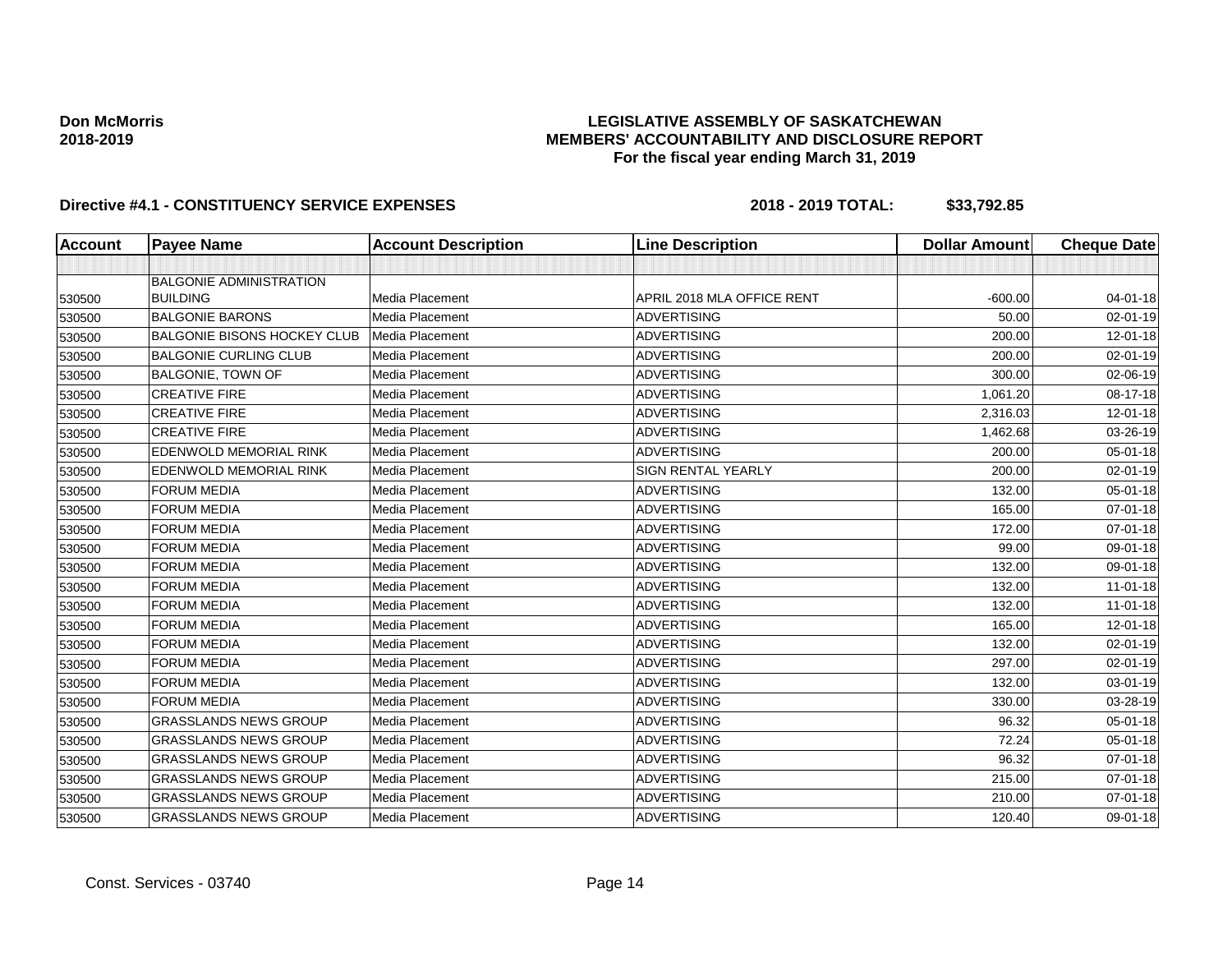## **LEGISLATIVE ASSEMBLY OF SASKATCHEWAN MEMBERS' ACCOUNTABILITY AND DISCLOSURE REPORT For the fiscal year ending March 31, 2019**

| Account | <b>Payee Name</b>                        | <b>Account Description</b> | <b>Line Description</b> | <b>Dollar Amount</b> | <b>Cheque Date</b> |
|---------|------------------------------------------|----------------------------|-------------------------|----------------------|--------------------|
|         |                                          |                            |                         |                      |                    |
| 530500  | <b>GRASSLANDS NEWS GROUP</b>             | Media Placement            | ADVERTISING - NO GST    | 120.40               | 09-01-18           |
| 530500  | <b>GRASSLANDS NEWS GROUP</b>             | <b>Media Placement</b>     | <b>ADVERTISING</b>      | 72.24                | 09-01-18           |
| 530500  | <b>GRASSLANDS NEWS GROUP</b>             | Media Placement            | ADVERTISING - NO GST    | 96.32                | $11-01-18$         |
| 530500  | <b>GRASSLANDS NEWS GROUP</b>             | Media Placement            | <b>ADVERTISING</b>      | 96.32                | $11-01-18$         |
| 530500  | <b>GRASSLANDS NEWS GROUP</b>             | Media Placement            | <b>ADVERTISING</b>      | 375.00               | $11-01-18$         |
| 530500  | <b>GRASSLANDS NEWS GROUP</b>             | Media Placement            | <b>ADVERTISING</b>      | 120.40               | 12-01-18           |
| 530500  | <b>GRASSLANDS NEWS GROUP</b>             | Media Placement            | <b>ADVERTISING</b>      | 72.24                | $02 - 01 - 19$     |
| 530500  | <b>GRASSLANDS NEWS GROUP</b>             | Media Placement            | <b>ADVERTISING</b>      | 72.24                | 02-01-19           |
| 530500  | <b>GRASSLANDS NEWS GROUP</b>             | Media Placement            | <b>ADVERTISING</b>      | 96.32                | 03-01-19           |
| 530500  | <b>GRASSLANDS NEWS GROUP</b>             | Media Placement            | <b>ADVERTISING</b>      | 120.40               | 03-30-19           |
| 530500  | <b>GRASSLANDS NEWS GROUP</b>             | Media Placement            | <b>ADVERTISING</b>      | 300.00               | 03-30-19           |
|         | INDIAN HEAD-WOLSELEY NEWS                |                            |                         |                      |                    |
| 530500  | LTD.                                     | Media Placement            | <b>ADVERTISING</b>      | 231.25               | 05-01-18           |
|         | <b>INDIAN HEAD-WOLSELEY NEWS</b>         |                            |                         |                      |                    |
| 530500  | LTD.                                     | Media Placement            | <b>ADVERTISING</b>      | 40.00                | $05 - 01 - 18$     |
|         | <b>INDIAN HEAD-WOLSELEY NEWS</b><br>LTD. | Media Placement            | <b>INTEREST</b>         | 4.50                 | $05 - 01 - 18$     |
| 530500  | <b>INDIAN HEAD-WOLSELEY NEWS</b>         |                            |                         |                      |                    |
| 530500  | LTD.                                     | Media Placement            | <b>ADVERTISING</b>      | 231.25               | $07 - 01 - 18$     |
|         | <b>INDIAN HEAD-WOLSELEY NEWS</b>         |                            |                         |                      |                    |
| 530500  | LTD.                                     | Media Placement            | <b>INTEREST</b>         | 7.40                 | $07 - 01 - 18$     |
|         | <b>INDIAN HEAD-WOLSELEY NEWS</b>         |                            |                         |                      |                    |
| 530500  | LTD.                                     | Media Placement            | <b>ADVERTISING</b>      | 40.00                | $07 - 01 - 18$     |
|         | <b>INDIAN HEAD-WOLSELEY NEWS</b>         |                            |                         |                      |                    |
| 530500  | LTD.                                     | Media Placement            | <b>ADVERTISING</b>      | 185.00               | 07-03-18           |
|         | <b>INDIAN HEAD-WOLSELEY NEWS</b><br>LTD. | Media Placement            | <b>ADVERTISING</b>      | 185.00               | 09-01-18           |
| 530500  | INDIAN HEAD-WOLSELEY NEWS                |                            |                         |                      |                    |
| 530500  | LTD.                                     | Media Placement            | <b>INTEREST</b>         | 4.98                 | 09-01-18           |
|         | INDIAN HEAD-WOLSELEY NEWS                |                            |                         |                      |                    |
| 530500  | LTD.                                     | Media Placement            | <b>ADVERTISING</b>      | 40.00                | 09-01-18           |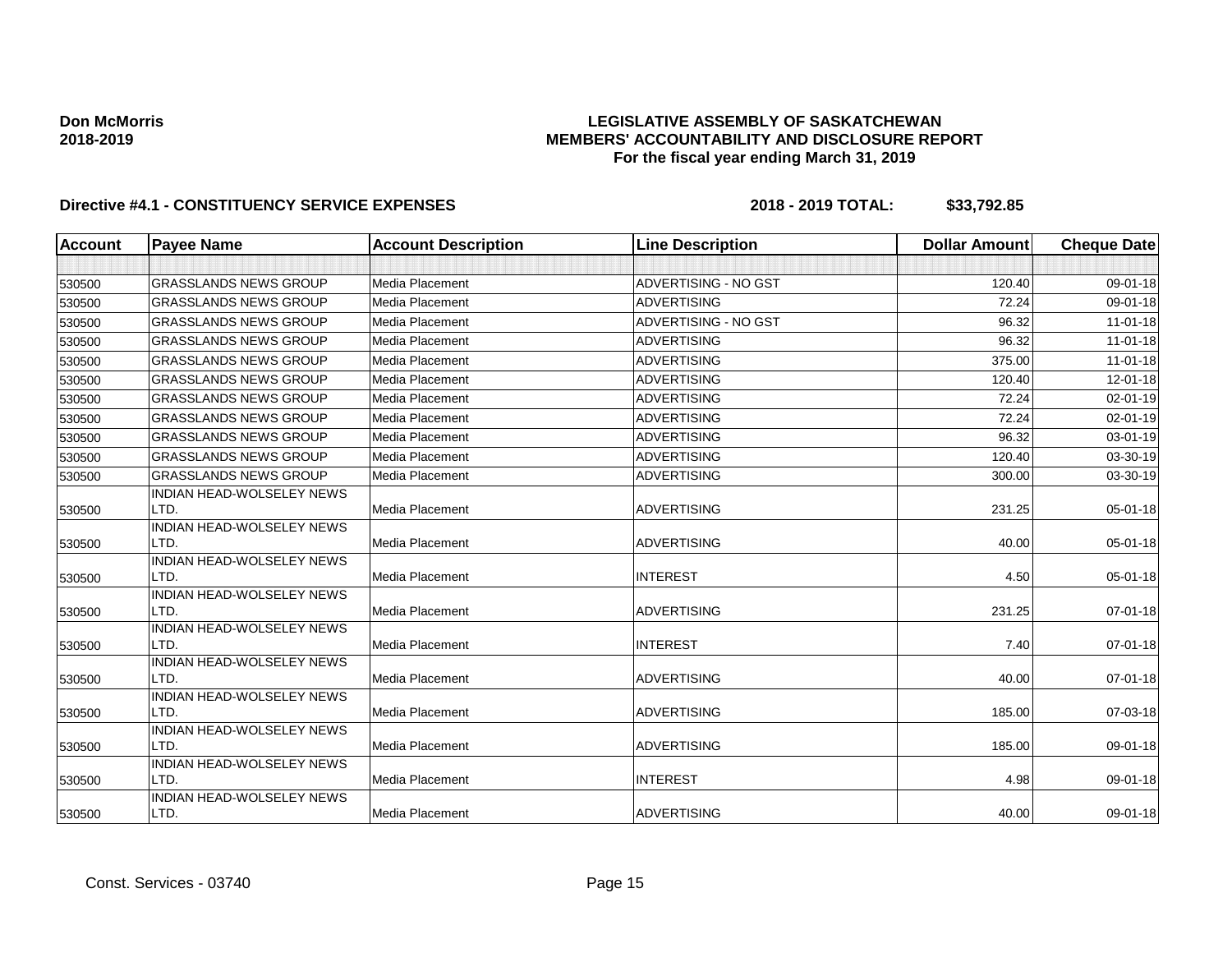## **LEGISLATIVE ASSEMBLY OF SASKATCHEWAN MEMBERS' ACCOUNTABILITY AND DISCLOSURE REPORT For the fiscal year ending March 31, 2019**

| <b>Account</b> | <b>Payee Name</b>                | <b>Account Description</b> | <b>Line Description</b> | <b>Dollar Amount</b> | <b>Cheque Date</b> |
|----------------|----------------------------------|----------------------------|-------------------------|----------------------|--------------------|
|                |                                  |                            |                         |                      |                    |
|                | <b>INDIAN HEAD-WOLSELEY NEWS</b> |                            |                         |                      |                    |
| 530500         | LTD.                             | Media Placement            | <b>ADVERTISING</b>      | 185.00               | 09-01-18           |
|                | <b>INDIAN HEAD-WOLSELEY NEWS</b> |                            |                         |                      |                    |
| 530500         | LTD.                             | Media Placement            | <b>ADVERTISING</b>      | 185.00               | $11 - 01 - 18$     |
|                | <b>INDIAN HEAD-WOLSELEY NEWS</b> |                            |                         |                      |                    |
| 530500         | LTD.                             | Media Placement            | <b>ADVERTISING</b>      | 40.00                | $11 - 01 - 18$     |
|                | <b>INDIAN HEAD-WOLSELEY NEWS</b> |                            |                         |                      |                    |
| 530500         | LTD.                             | Media Placement            | <b>ADVERTISING</b>      | 185.00               | $11-01-18$         |
|                | <b>INDIAN HEAD-WOLSELEY NEWS</b> |                            |                         |                      |                    |
| 530500         | LTD.                             | Media Placement            | <b>ADVERTISING</b>      | 138.75               | $11 - 01 - 18$     |
|                | <b>INDIAN HEAD-WOLSELEY NEWS</b> |                            |                         |                      |                    |
| 530500         | LTD.                             | Media Placement            | <b>ADVERTISING</b>      | 185.00               | $11 - 01 - 18$     |
|                | <b>INDIAN HEAD-WOLSELEY NEWS</b> |                            |                         |                      |                    |
| 530500         | LTD.                             | Media Placement            | <b>ADVERTISING</b>      | 40.00                | $11-01-18$         |
|                | INDIAN HEAD-WOLSELEY NEWS        |                            |                         |                      |                    |
| 530500         | LTD.                             | Media Placement            | <b>INTEREST</b>         | 4.50                 | 11-01-18           |
|                | <b>INDIAN HEAD-WOLSELEY NEWS</b> |                            |                         |                      |                    |
| 530500         | LTD.                             | Media Placement            | <b>INTEREST</b>         | 6.07                 | 02-01-19           |
|                | <b>INDIAN HEAD-WOLSELEY NEWS</b> |                            |                         |                      |                    |
| 530500         | LTD.                             | Media Placement            | <b>ADVERTISING</b>      | 138.75               | $02 - 01 - 19$     |
|                | <b>INDIAN HEAD-WOLSELEY NEWS</b> |                            |                         |                      |                    |
| 530500         | LTD.                             | Media Placement            | <b>ADVERTISING</b>      | 72.00                | 02-01-19           |
|                | <b>INDIAN HEAD-WOLSELEY NEWS</b> |                            |                         |                      |                    |
| 530500         | LTD.                             | Media Placement            | <b>ADVERTISING</b>      | 231.25               | $02 - 01 - 19$     |
|                | <b>INDIAN HEAD-WOLSELEY NEWS</b> |                            |                         |                      |                    |
| 530500         | LTD.                             | Media Placement            | <b>ADVERTISING</b>      | 125.00               | 02-01-19           |
|                | INDIAN HEAD-WOLSELEY NEWS        |                            |                         |                      |                    |
| 530500         | LTD.                             | Media Placement            | <b>ADVERTISING</b>      | 40.00                | 03-01-19           |
|                | INDIAN HEAD-WOLSELEY NEWS        |                            |                         |                      |                    |
| 530500         | LTD.                             | Media Placement            | <b>ADVERTISING</b>      | 40.00                | 03-01-19           |
|                | <b>INDIAN HEAD-WOLSELEY NEWS</b> |                            |                         |                      |                    |
| 530500         | LTD.                             | Media Placement            | <b>ADVERTISING</b>      | 185.00               | 03-01-19           |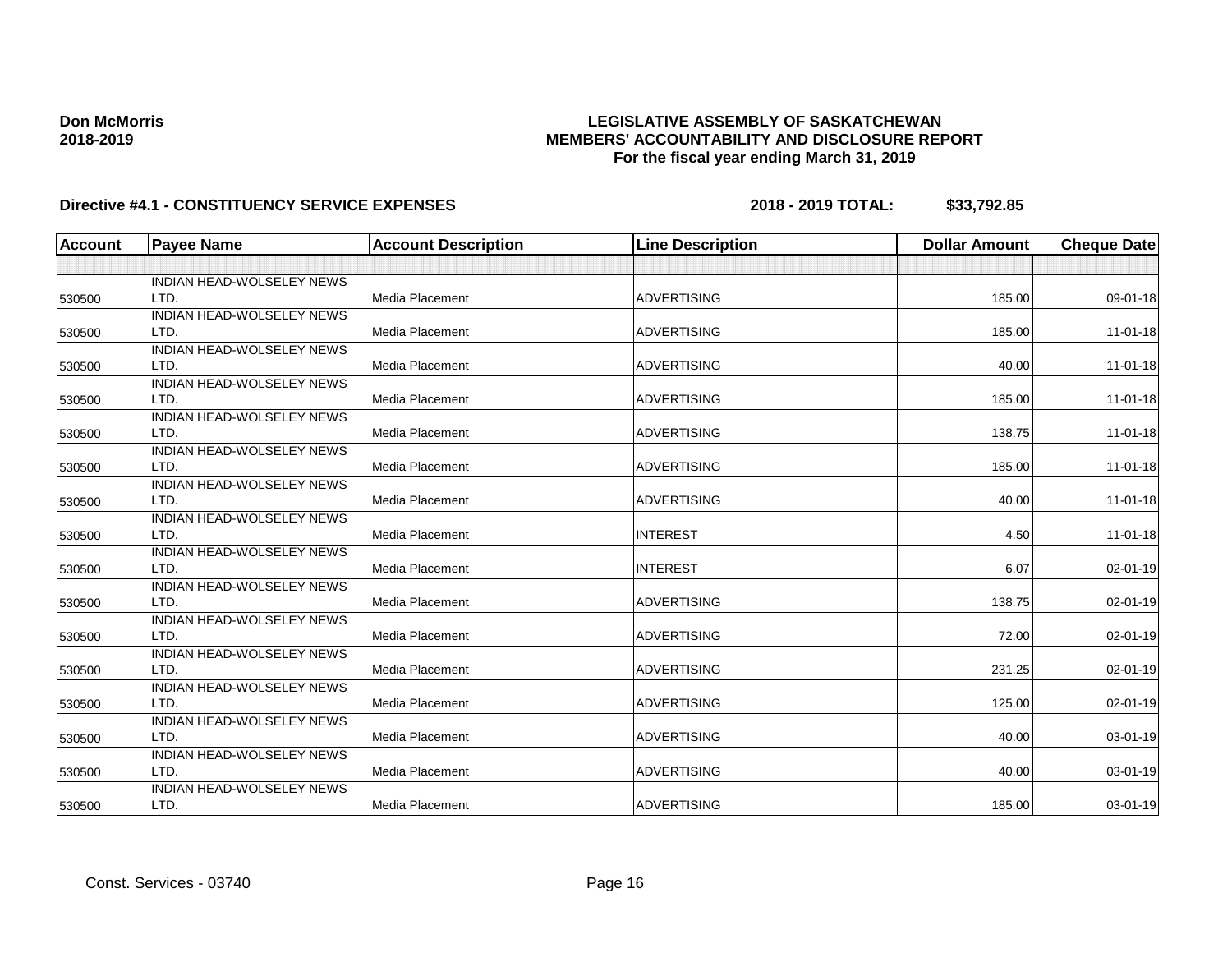## **LEGISLATIVE ASSEMBLY OF SASKATCHEWAN MEMBERS' ACCOUNTABILITY AND DISCLOSURE REPORT For the fiscal year ending March 31, 2019**

| Account | <b>Payee Name</b>                  | <b>Account Description</b> | <b>Line Description</b>            | <b>Dollar Amount</b> | <b>Cheque Date</b> |
|---------|------------------------------------|----------------------------|------------------------------------|----------------------|--------------------|
|         |                                    |                            |                                    |                      |                    |
|         | INDIAN HEAD-WOLSELEY NEWS          |                            |                                    |                      |                    |
| 530500  | LTD.                               | Media Placement            | <b>ADVERTISING</b>                 | 185.00               | 03-01-19           |
|         | INDIAN HEAD-WOLSELEY NEWS          |                            |                                    |                      |                    |
| 530500  | LTD.                               | <b>Media Placement</b>     | <b>ADVERTISING</b>                 | 12.29                | 03-01-19           |
|         | INDIAN HEAD-WOLSELEY NEWS          |                            |                                    |                      |                    |
| 530500  | LTD.<br>INDIAN HEAD-WOLSELEY NEWS  | Media Placement            | <b>ADVERTISING</b>                 | 4.50                 | 03-01-19           |
| 530500  | LTD.                               | Media Placement            | <b>ADVERTISING</b>                 | 40.00                | 03-14-19           |
|         | INDIAN HEAD-WOLSELEY NEWS          |                            |                                    |                      |                    |
| 530500  | LTD.                               | <b>Media Placement</b>     | <b>ADVERTISING</b>                 | 185.00               | 03-26-19           |
|         | <b>INDIAN HEAD-WOLSELEY NEWS</b>   |                            |                                    |                      |                    |
| 530500  | LTD.                               | Media Placement            | <b>ADVERTISING</b>                 | 4.50                 | 03-29-19           |
|         | <b>KRONAU COMMUNITY</b>            |                            |                                    |                      |                    |
| 530500  | <b>RECREATION CO-OPERATIVE</b>     | <b>Media Placement</b>     | ADVERTISING - NO GST               | 450.00               | 09-01-18           |
|         | <b>MCLEAN RECREATION</b>           |                            |                                    |                      |                    |
| 530500  | <b>ASSOCIATION</b>                 | Media Placement            | <b>ADVERTISING</b>                 | 40.00                | 03-19-19           |
| 530500  | <b>MILESTONE FLYERS</b>            | Media Placement            | <b>ADVERTISING</b>                 | 200.00               | 02-01-19           |
| 530500  | PILOT BUTTE COMMUNITY RODEO        | Media Placement            | <b>ADVERTISING</b>                 | 250.00               | $07 - 01 - 18$     |
|         | <b>QU'APPELLE COMMUNITY</b>        |                            |                                    |                      |                    |
| 530500  | <b>BIRTHDAY CALENDAR</b>           | Media Placement            | <b>ADVERTISING</b>                 | 60.00                | 07-03-18           |
| 530500  | <b>QU'APPELLE SPIRIT NEWS</b>      | <b>Media Placement</b>     | <b>ADVERTISING</b>                 | 150.00               | $02 - 01 - 19$     |
| 530500  | UNITED SOLES DANCE                 | Media Placement            | <b>ADVERTISING</b>                 | 150.00               | 09-11-18           |
| 530800  | <b>WESTERN LITHO PRINTERS LTD.</b> | Publications               | <b>PUBLICATIONS</b>                | 1,128.00             | 03-30-19           |
| 530900  | <b>CORPORATE EXPRESS</b>           | <b>Promotional Items</b>   | PROMOTIONAL ITEMS, OFFICE SUPPLIES | 762.19               | 03-05-19           |
| 530900  | ENTNER-MCCULLOUGH, NICOLE          | <b>Promotional Items</b>   | <b>FLORAL ARRANGEMENT</b>          | 46.62                | $11-01-18$         |
| 530900  | <b>FLOWER HUT</b>                  | <b>Promotional Items</b>   | <b>FLORAL ARRANGEMENT - NO GST</b> | 118.00               | 05-02-18           |
| 530900  | <b>FLOWER HUT</b>                  | <b>Promotional Items</b>   | SYMPATHY ARRANGEMENT               | 118.00               | 09-01-18           |
| 530900  | <b>FLOWER HUT</b>                  | <b>Promotional Items</b>   | SYMPATHY ARRANGEMENT               | 118.00               | 09-01-18           |
| 530900  | <b>FLOWER HUT</b>                  | <b>Promotional Items</b>   | <b>FLORAL ARRANGEMENT</b>          | 118.00               | 09-04-18           |
| 530900  | <b>FLOWER HUT</b>                  | <b>Promotional Items</b>   | <b>FLORAL ARRANGEMENT</b>          | 118.00               | $11-01-18$         |
| 530900  | SHERRY'S ON GRAND                  | <b>Promotional Items</b>   | <b>PROMOTIONAL ITEMS</b>           | 122.10               | $02 - 01 - 19$     |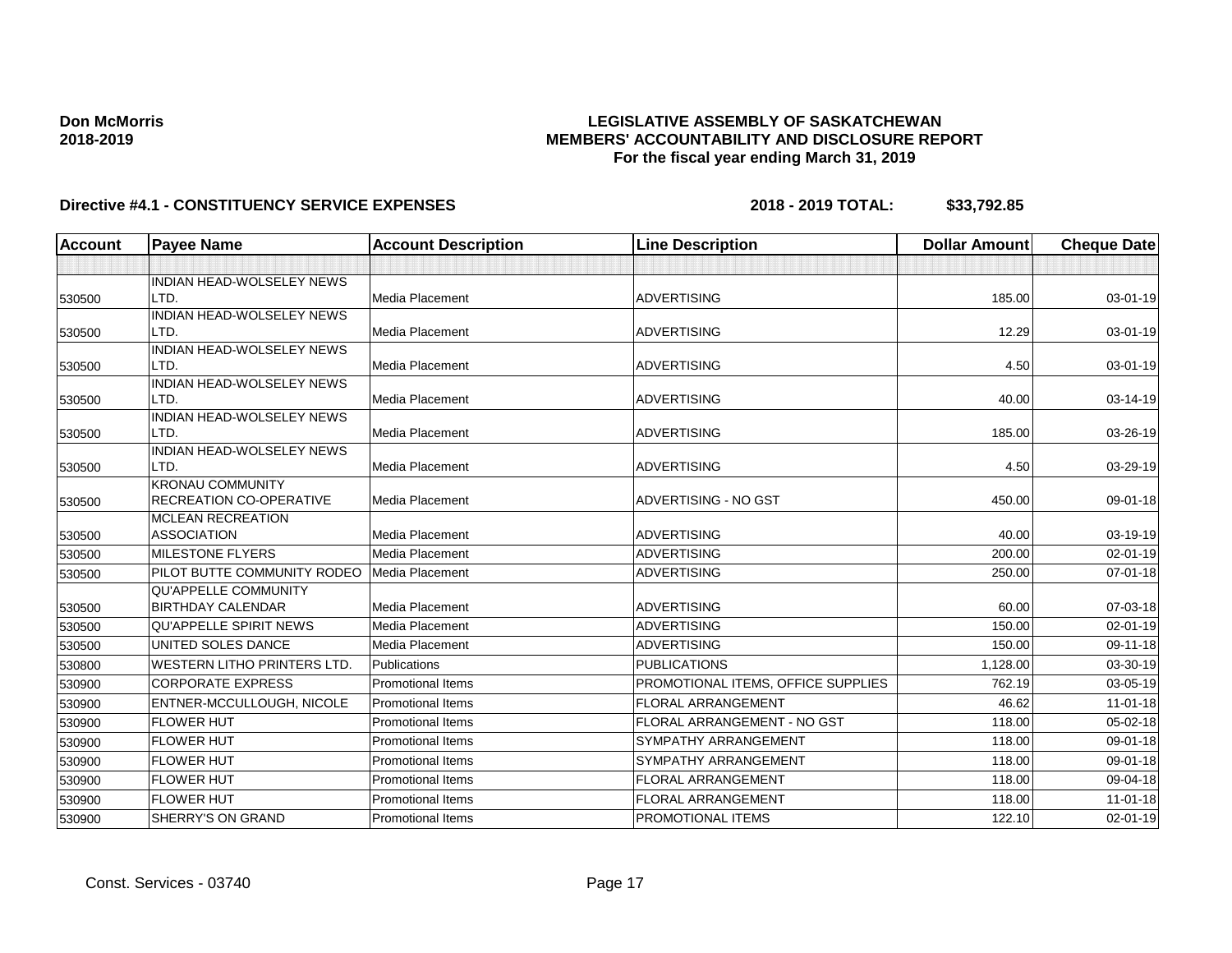## **LEGISLATIVE ASSEMBLY OF SASKATCHEWAN MEMBERS' ACCOUNTABILITY AND DISCLOSURE REPORT For the fiscal year ending March 31, 2019**

| <b>Account</b> | <b>Payee Name</b>            | <b>Account Description</b>                                        | <b>Line Description</b>       | <b>Dollar Amount</b> | <b>Cheque Date</b> |
|----------------|------------------------------|-------------------------------------------------------------------|-------------------------------|----------------------|--------------------|
|                |                              |                                                                   |                               |                      |                    |
| 530900         | TREASURE HOUSE IMPORTS LTD.  | Promotional Items                                                 | <b>SK PINS</b>                | 288.00               | 09-01-18           |
| 530900         | WESTERN LITHO PRINTERS LTD.  | <b>Promotional Items</b>                                          | PROMOTIONAL ITEMS             | 249.10               | 03-01-19           |
|                |                              | Deputy Minister/Ministry Head Business                            |                               |                      |                    |
| 543201         | LEGISLATIVE FOOD SERVICE     | Expenses - Refreshments                                           | <b>STUDENT DRINKS</b>         | 30.74                | 09-01-18           |
| 543201         | LEGISLATIVE FOOD SERVICE     | Deputy Minister/Ministry Head Business<br>Expenses - Refreshments | <b>STUDENT DRINKS</b>         | 39.22                | 12-01-18           |
| 550200         | <b>FORUM MEDIA</b>           | Books, Mags and Ref Materials                                     | SUBSCRIPTION-D.MCMORRIS, MLA  | 50.00                | 05-02-18           |
| 550200         | <b>GRASSLANDS NEWS GROUP</b> | Books, Mags and Ref Materials                                     | SUBSCRIPTION TO DEC/19        | 57.14                | $12 - 01 - 18$     |
| 550200         | <b>GRASSLANDS NEWS GROUP</b> | Books, Mags and Ref Materials                                     | <b>SUBSCRIPTION</b>           | 57.14                | 02-05-19           |
|                | INDIAN HEAD-WOLSELEY NEWS    |                                                                   |                               |                      |                    |
| 550200         | LTD.                         | Books, Mags and Ref Materials                                     | <b>SUBSCRIPTION</b>           | 23.81                | 09-01-18           |
|                | INDIAN HEAD-WOLSELEY NEWS    |                                                                   |                               |                      |                    |
| 550200         | LTD.                         | Books, Mags and Ref Materials                                     | <b>SUBSCRIPTION ONE YEAR</b>  | 47.62                | 02-01-19           |
| 550200         | REGINA LEADER POST           | Books, Mags and Ref Materials                                     | <b>SUBSCRIPTION</b>           | 352.80               | 03-01-19           |
| 555000         | <b>CORPORATE EXPRESS</b>     | Other Material and Supplies                                       | OFFICE SUPPLIES               | 79.19                | 03-05-19           |
| 555000         | ENTNER-MCCULLOUGH, NICOLE    | Other Material and Supplies                                       | OFFICE SUPPLIES               | 3.50                 | 07-03-18           |
| 555000         | ENTNER-MCCULLOUGH, NICOLE    | Other Material and Supplies                                       | OFFICE SUPPLIES               | 12.18                | 02-01-19           |
| 555000         | MCMORRIS, DONALD G.          | Other Material and Supplies                                       | <b>REIMB: OFFICE SUPPLIES</b> | 80.46                | 03-01-19           |
| 565200         | ENTNER-MCCULLOUGH, NICOLE    | Office Furniture and Equipment - Exp                              | <b>OFFICE CHAIR</b>           | 158.07               | 07-03-18           |
| 565200         | ENTNER-MCCULLOUGH, NICOLE    | Office Furniture and Equipment - Exp                              | <b>PAPER SHREDDER</b>         | 110.99               | $11 - 01 - 18$     |
|                |                              |                                                                   |                               |                      |                    |
|                |                              |                                                                   |                               |                      |                    |
|                |                              |                                                                   |                               |                      |                    |
|                |                              |                                                                   |                               |                      |                    |
|                |                              |                                                                   |                               |                      |                    |
|                |                              |                                                                   |                               |                      |                    |
|                |                              |                                                                   |                               |                      |                    |
|                |                              |                                                                   |                               |                      |                    |
|                |                              |                                                                   |                               |                      |                    |
|                |                              |                                                                   |                               |                      |                    |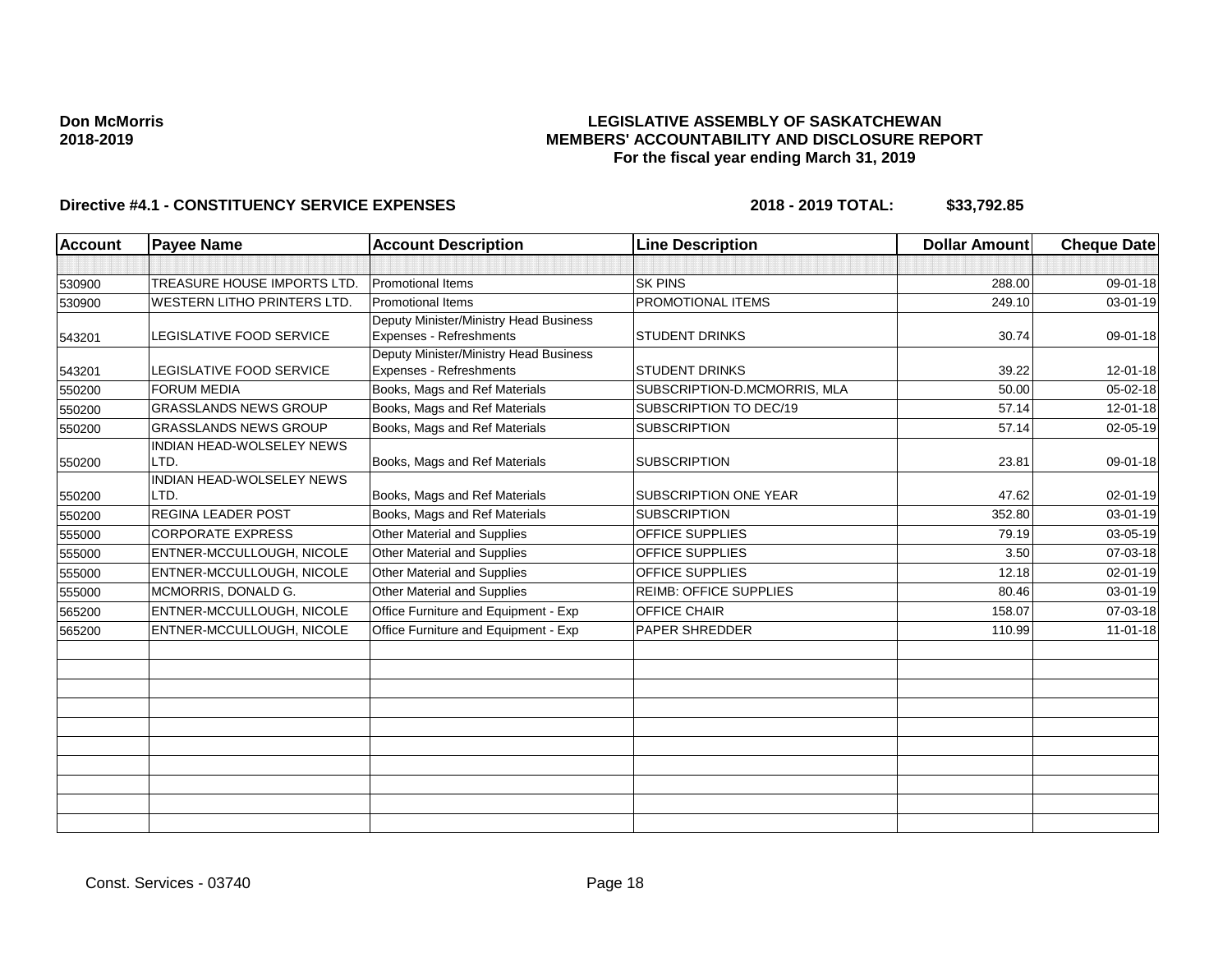## **LEGISLATIVE ASSEMBLY OF SASKATCHEWAN MEMBERS' ACCOUNTABILITY AND DISCLOSURE REPORT For the fiscal year ending March 31, 2019**

| <b>Account</b> | Payee Name | <b>Account Description</b> | <b>Line Description</b> | <b>Dollar Amount</b> | <b>Cheque Date</b> |
|----------------|------------|----------------------------|-------------------------|----------------------|--------------------|
|                |            |                            |                         |                      |                    |
|                |            |                            |                         |                      |                    |
|                |            |                            |                         |                      |                    |
|                |            |                            |                         |                      |                    |
|                |            |                            |                         |                      |                    |
|                |            |                            |                         |                      |                    |
|                |            |                            |                         |                      |                    |
|                |            |                            |                         |                      |                    |
|                |            |                            |                         |                      |                    |
|                |            |                            |                         |                      |                    |
|                |            |                            |                         |                      |                    |
|                |            |                            |                         |                      |                    |
|                |            |                            |                         |                      |                    |
|                |            |                            |                         |                      |                    |
|                |            |                            |                         |                      |                    |
|                |            |                            |                         |                      |                    |
|                |            |                            |                         |                      |                    |
|                |            |                            |                         |                      |                    |
|                |            |                            |                         |                      |                    |
|                |            |                            |                         |                      |                    |
|                |            |                            |                         |                      |                    |
|                |            |                            |                         |                      |                    |
|                |            |                            |                         |                      |                    |
|                |            |                            |                         |                      |                    |
|                |            |                            |                         |                      |                    |
|                |            |                            |                         |                      |                    |
|                |            |                            |                         |                      |                    |
|                |            |                            |                         |                      |                    |
|                |            |                            |                         |                      |                    |
|                |            |                            |                         |                      |                    |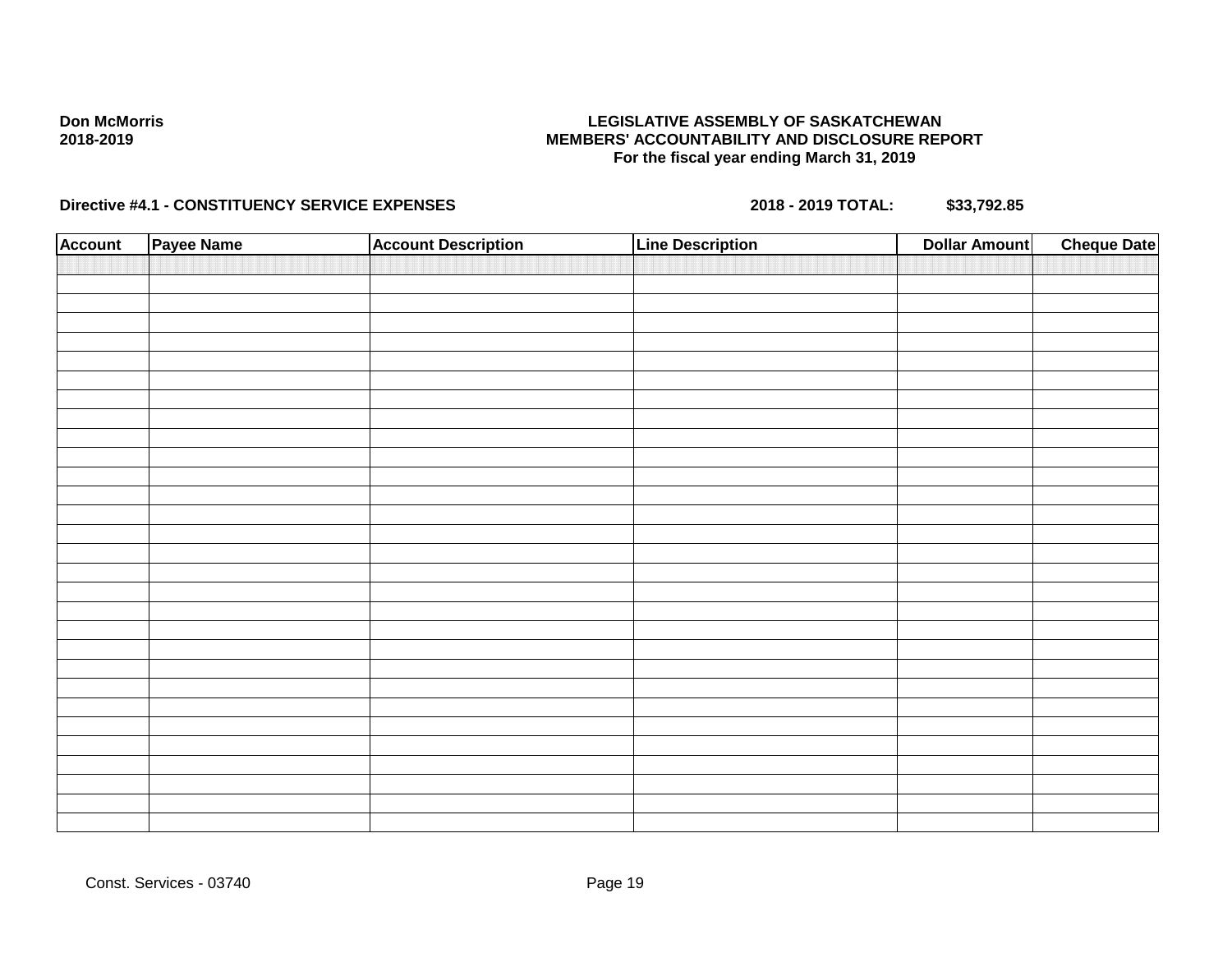## **LEGISLATIVE ASSEMBLY OF SASKATCHEWAN MEMBERS' ACCOUNTABILITY AND DISCLOSURE REPORT For the fiscal year ending March 31, 2019**

| <b>Payee Name</b> | <b>Account Description</b> | <b>Line Description</b> | <b>Dollar Amount</b> | <b>Cheque Date</b> |
|-------------------|----------------------------|-------------------------|----------------------|--------------------|
|                   |                            |                         |                      |                    |
|                   |                            |                         |                      |                    |
|                   |                            |                         |                      |                    |
|                   |                            |                         |                      |                    |
|                   |                            |                         |                      |                    |
|                   |                            |                         |                      |                    |
|                   |                            |                         |                      |                    |
|                   |                            |                         |                      |                    |
|                   |                            |                         |                      |                    |
|                   |                            |                         |                      |                    |
|                   |                            |                         |                      |                    |
|                   |                            |                         |                      |                    |
|                   |                            |                         |                      |                    |
|                   |                            |                         |                      |                    |
|                   |                            |                         |                      |                    |
|                   |                            |                         |                      |                    |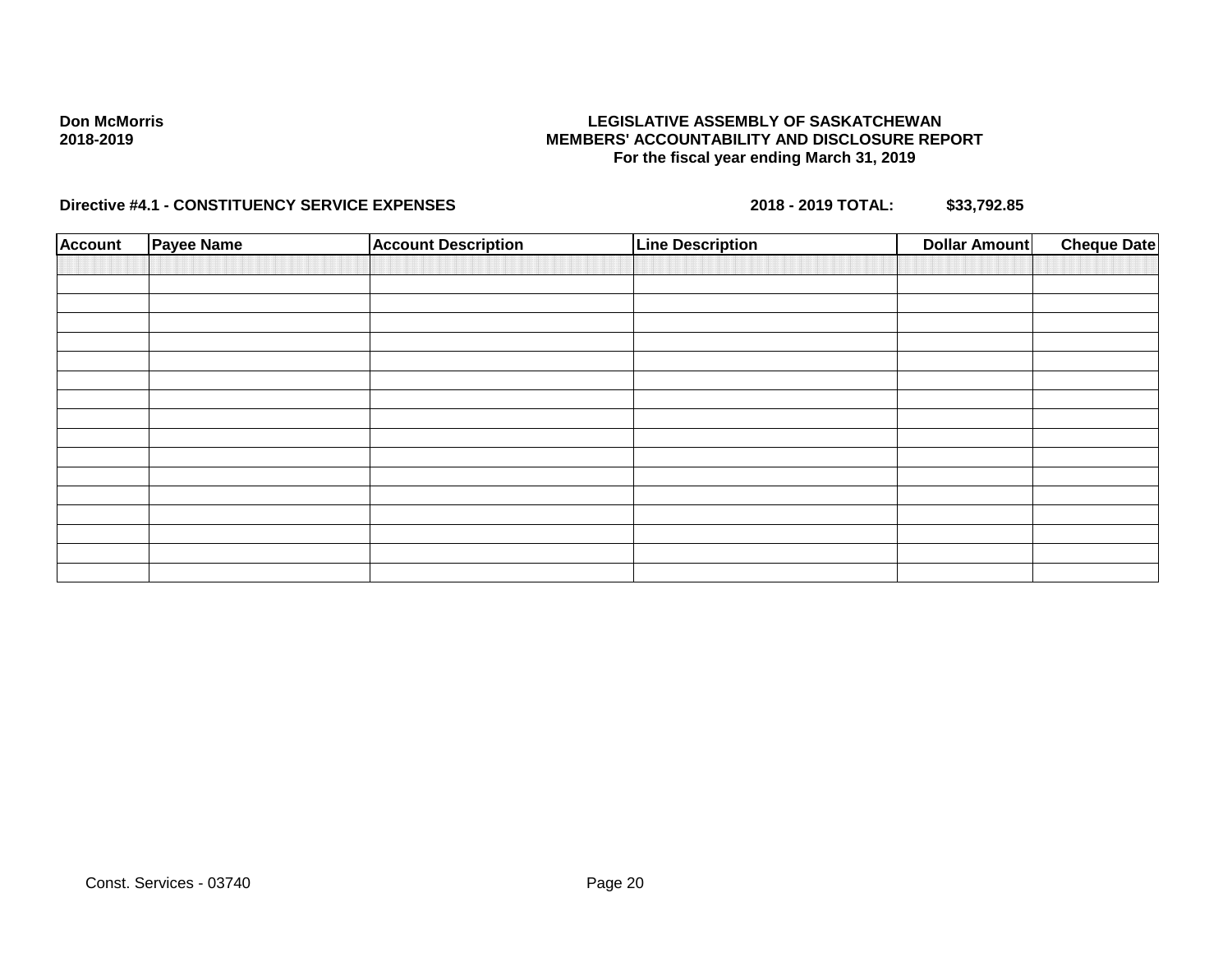# **LEGISLATIVE ASSEMBLY OF SASKATCHEWAN MEMBERS' ACCOUNTABILITY AND DISCLOSURE REPORT For the fiscal year ending March 31, 2019**

| <b>Account</b> | <b>Payee Name</b>         | <b>Account Description</b>                    | <b>Dollar Amount</b> | <b>Cheque Date</b> |
|----------------|---------------------------|-----------------------------------------------|----------------------|--------------------|
|                |                           |                                               |                      |                    |
| 513000         | ENTNER-MCCULLOUGH, NICOLE | Out-of-Scope Permanent                        | 2,256.87             | 04-24-18           |
| 513000         | ENTNER-MCCULLOUGH, NICOLE | Out-of-Scope Permanent                        | 2,256.87             | 05-08-18           |
| 513000         | ENTNER-MCCULLOUGH, NICOLE | Out-of-Scope Permanent                        | 2,256.87             | 05-23-18           |
| 513000         | ENTNER-MCCULLOUGH, NICOLE | Out-of-Scope Permanent                        | 2256.87              | 06-05-18           |
| 513000         | ENTNER-MCCULLOUGH, NICOLE | Out-of-Scope Permanent                        | 2,256.87             | 06-13-18           |
| 513000         | ENTNER-MCCULLOUGH, NICOLE | Out-of-Scope Permanent                        | 2,256.87             | 06-27-18           |
| 513000         | ENTNER-MCCULLOUGH, NICOLE | Out-of-Scope Permanent                        | 2,256.87             | $07 - 11 - 18$     |
| 513000         | ENTNER-MCCULLOUGH, NICOLE | Out-of-Scope Permanent                        | 2,256.87             | 07-25-18           |
| 513000         | ENTNER-MCCULLOUGH, NICOLE | Out-of-Scope Permanent                        | 2,256.87             | 08-08-18           |
| 513000         | ENTNER-MCCULLOUGH, NICOLE | Out-of-Scope Permanent                        | 2256.87              | 08-22-18           |
| 513000         | ENTNER-MCCULLOUGH, NICOLE | Out-of-Scope Permanent                        | 2256.87              | 09-05-18           |
| 513000         | ENTNER-MCCULLOUGH, NICOLE | Out-of-Scope Permanent                        | 2,256.87             | 09-19-18           |
| 513000         | ENTNER-MCCULLOUGH, NICOLE | Out-of-Scope Permanent                        | 2,256.87             | 10-03-18           |
| 513000         | ENTNER-MCCULLOUGH, NICOLE | Out-of-Scope Permanent                        | 2,256.87             | 10-17-18           |
| 513000         | ENTNER-MCCULLOUGH, NICOLE | Out-of-Scope Permanent                        | 2,256.87             | $11 - 01 - 18$     |
| 513000         | ENTNER-MCCULLOUGH, NICOLE | Out-of-Scope Permanent                        | 2256.87              | $11 - 14 - 18$     |
| 513000         | ENTNER-MCCULLOUGH, NICOLE | Out-of-Scope Permanent                        | 2,256.87             | 11-28-18           |
| 513000         | ENTNER-MCCULLOUGH, NICOLE | Out-of-Scope Permanent                        | 2256.87              | 12-12-18           |
| 513000         | ENTNER-MCCULLOUGH, NICOLE | Out-of-Scope Permanent                        | 2,256.87             | 12-27-18           |
| 513000         | ENTNER-MCCULLOUGH, NICOLE | Out-of-Scope Permanent                        | 2256.87              | 01-09-19           |
| 513000         | ENTNER-MCCULLOUGH, NICOLE | Out-of-Scope Permanent                        | 2,256.87             | $01 - 23 - 19$     |
| 513000         | ENTNER-MCCULLOUGH, NICOLE | Out-of-Scope Permanent                        | 2,256.87             | 02-06-19           |
| 513000         | ENTNER-MCCULLOUGH, NICOLE | Out-of-Scope Permanent                        | 2,256.87             | $02 - 20 - 19$     |
| 513000         | ENTNER-MCCULLOUGH, NICOLE | Out-of-Scope Permanent                        | 2256.87              | 03-06-19           |
| 513000         | ENTNER-MCCULLOUGH, NICOLE | Out-of-Scope Permanent                        | 2,256.87             | 03-20-19           |
| 513000         | ENTNER-MCCULLOUGH, NICOLE | Out-of-Scope Permanent                        | 2,256.87             | 04-03-19           |
| 519900         | None (Default)            | Change in Y/E Accrued Empl Leave Entitlements | 112.84               | 04-08-19           |
|                |                           |                                               |                      |                    |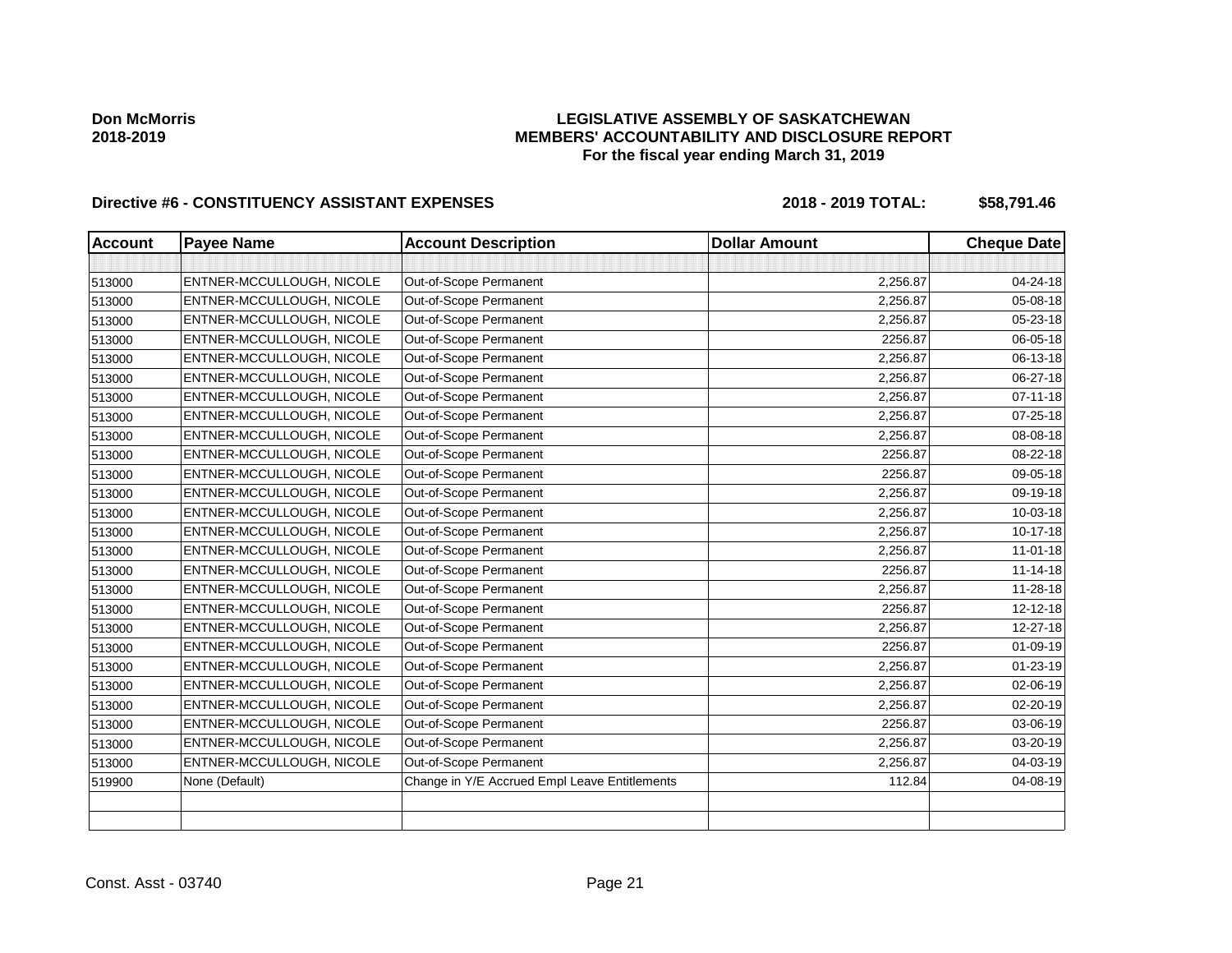## **LEGISLATIVE ASSEMBLY OF SASKATCHEWAN MEMBERS' ACCOUNTABILITY AND DISCLOSURE REPORT For the fiscal year ending March 31, 2019**

| <b>Account</b> | Payee Name | <b>Account Description</b> | <b>Dollar Amount</b> | <b>Cheque Date</b> |
|----------------|------------|----------------------------|----------------------|--------------------|
|                |            |                            |                      |                    |
|                |            |                            |                      |                    |
|                |            |                            |                      |                    |
|                |            |                            |                      |                    |
|                |            |                            |                      |                    |
|                |            |                            |                      |                    |
|                |            |                            |                      |                    |
|                |            |                            |                      |                    |
|                |            |                            |                      |                    |
|                |            |                            |                      |                    |
|                |            |                            |                      |                    |
|                |            |                            |                      |                    |
|                |            |                            |                      |                    |
|                |            |                            |                      |                    |
|                |            |                            |                      |                    |
|                |            |                            |                      |                    |
|                |            |                            |                      |                    |
|                |            |                            |                      |                    |
|                |            |                            |                      |                    |
|                |            |                            |                      |                    |
|                |            |                            |                      |                    |
|                |            |                            |                      |                    |
|                |            |                            |                      |                    |
|                |            |                            |                      |                    |
|                |            |                            |                      |                    |
|                |            |                            |                      |                    |
|                |            |                            |                      |                    |
|                |            |                            |                      |                    |
|                |            |                            |                      |                    |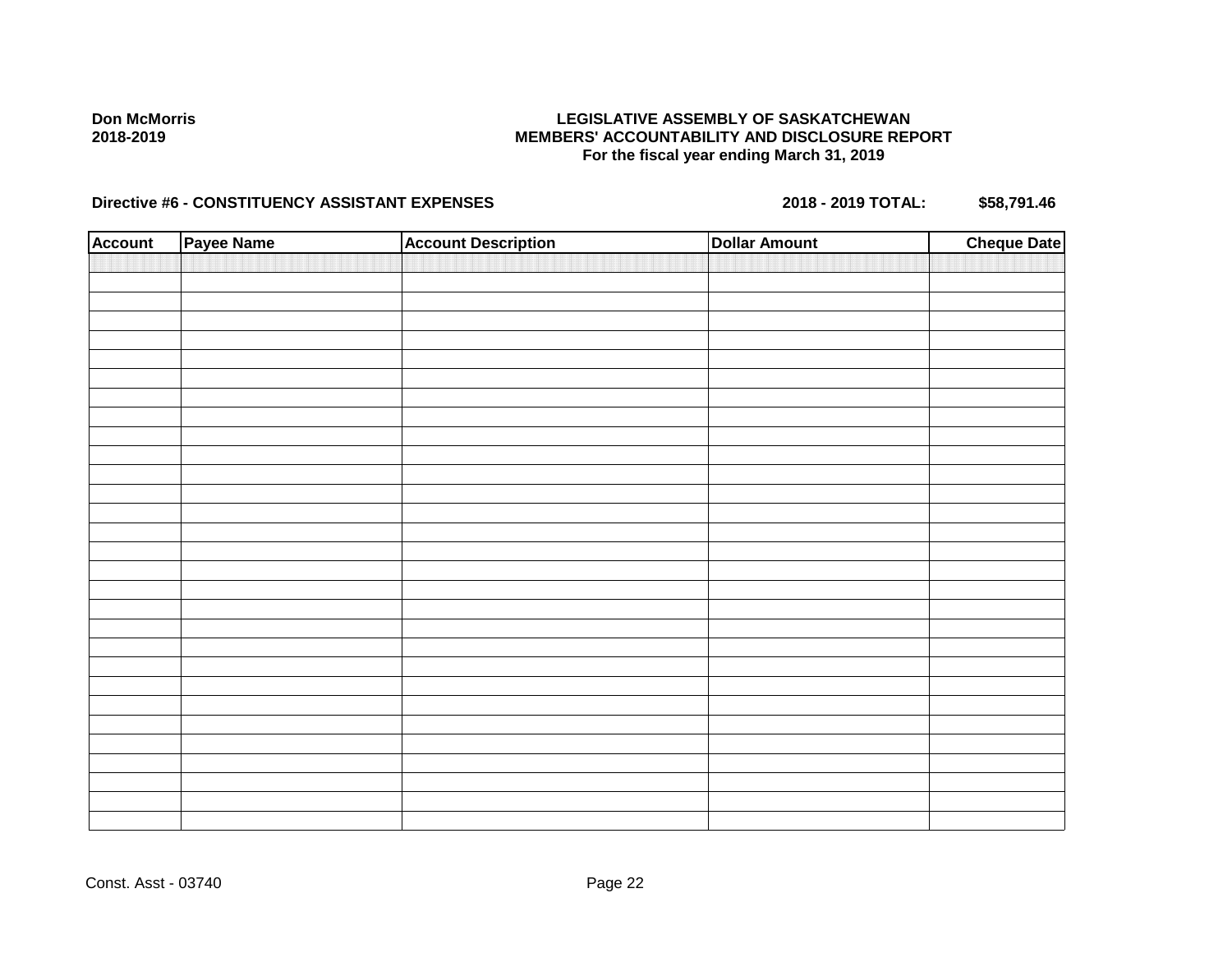## **LEGISLATIVE ASSEMBLY OF SASKATCHEWAN MEMBERS' ACCOUNTABILITY AND DISCLOSURE REPORT For the fiscal year ending March 31, 2019**

| <b>Account</b> | Payee Name | <b>Account Description</b> | <b>Dollar Amount</b> | <b>Cheque Date</b> |
|----------------|------------|----------------------------|----------------------|--------------------|
|                |            |                            |                      |                    |
|                |            |                            |                      |                    |
|                |            |                            |                      |                    |
|                |            |                            |                      |                    |
|                |            |                            |                      |                    |
|                |            |                            |                      |                    |
|                |            |                            |                      |                    |
|                |            |                            |                      |                    |
|                |            |                            |                      |                    |
|                |            |                            |                      |                    |
|                |            |                            |                      |                    |
|                |            |                            |                      |                    |
|                |            |                            |                      |                    |
|                |            |                            |                      |                    |
|                |            |                            |                      |                    |
|                |            |                            |                      |                    |
|                |            |                            |                      |                    |
|                |            |                            |                      |                    |
|                |            |                            |                      |                    |
|                |            |                            |                      |                    |
|                |            |                            |                      |                    |
|                |            |                            |                      |                    |
|                |            |                            |                      |                    |
|                |            |                            |                      |                    |
|                |            |                            |                      |                    |
|                |            |                            |                      |                    |
|                |            |                            |                      |                    |
|                |            |                            |                      |                    |
|                |            |                            |                      |                    |